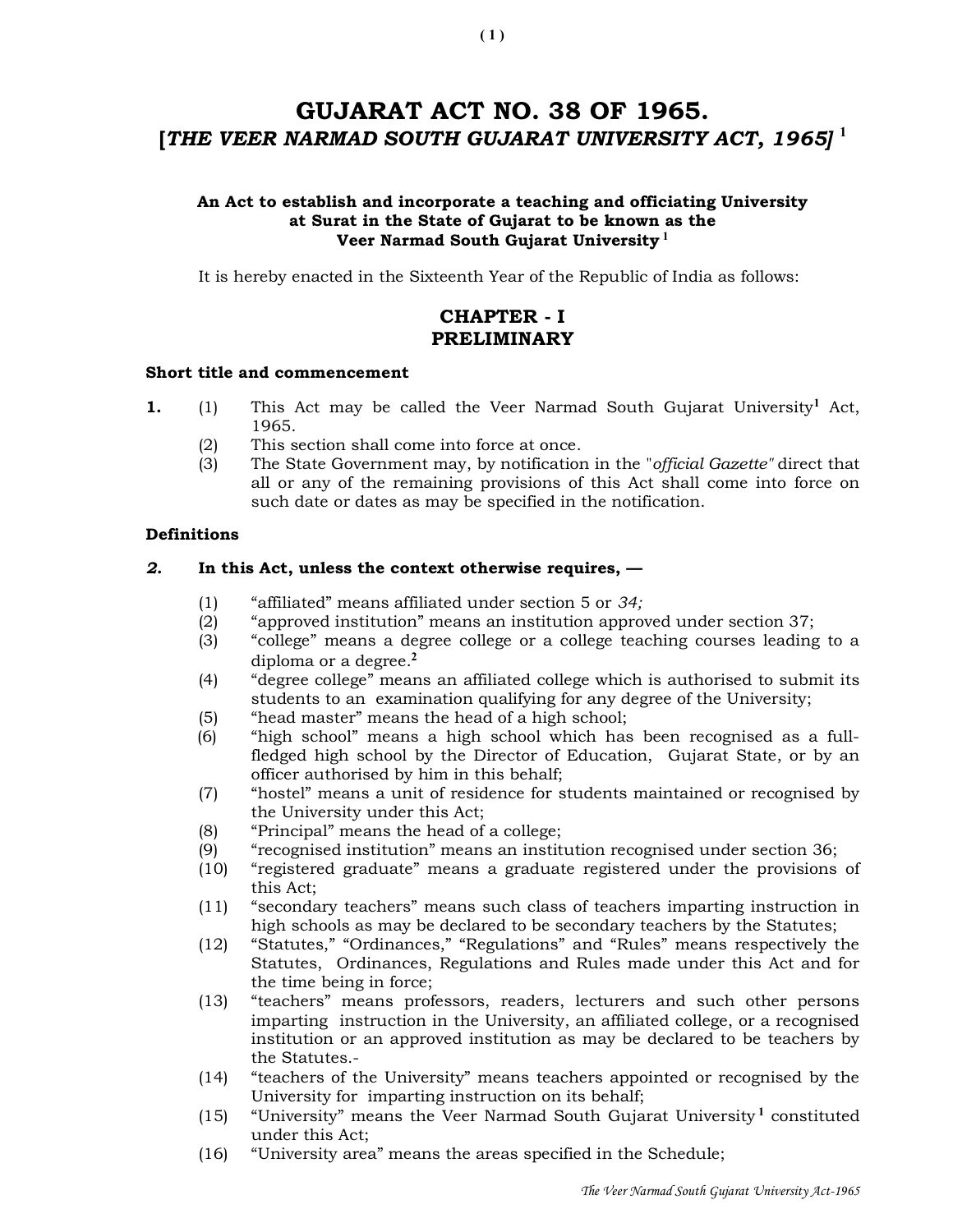- (17) "University centre" means a centre where post graduate studies are imparted as determined by the Statutes, Ordinances, and Regulations made in that behalf;
- (18) "University college" means a college which the University may establish or maintain under this Act or a college transferred to the University and maintained by it;
- (19) "University department" means any post-graduate or research institution or department maintained by the University.

# CHAPTER - II THE UNIVERSITY

#### Incorporation of the University

- 3. (1) The Chancellor, the first Vice Chancellor of the University and the first members of the Senate, the Syndicate and the Academic Council of the University and all persons who may hereafter become such officers or members, so long as they continue to hold such office or membership, are hereby constituted a body corporate by the name of The Veer Narmad South Gujarat University <sup>1</sup> .
	- (2) The University shall have perpetual succession and a common seal, and may sue and be sued by the said name.
	- (3) The University shall be competent to acquire and hold property, both movable or immovable, to lease, sell or otherwise transfer any movable or immovable property which may vest in or be acquired by it for the purposes of the University, to raise loans on the securities of its assets and to contract and do all other things necessary for the purpose of this Act :

 Provided that the power to raise any such loan shall be exercised after obtaining previous permission of the State Government.

#### Powers of University

- 4. Subject to such conditions as may be prescribed by or under the provisions of this Act, the University shall have the following powers, namely :-
	- (1) to provide for instruction, teaching and training in such branches of learning and courses of study as it may think fit, and to make provision for research, advancement and dissemination of knowledge.
	- (2) to make such provision as would enable affiliated colleges, recognised institutions and approved institutions to undertake specialisation of studies;
	- (3) to organise common laboratories, libraries, museums and other equipment for teaching and research;
	- (4) to establish, take over, maintain and manage colleges, departments, centres and institutes of research or specialised studies;
	- (5) to institute professorships, readerships, lectureships and any other posts of teachers required by the University;
	- (6) to appoint or recognise persons as professors, readers, or lecturers or otherwise as teachers of the University;
	- (7) to lay down the courses of instruction for the various examinations;
	- (8) to guide teaching and research work in colleges, University departments, University centres or recognised institutions;
	- (9) to institute degrees, diplomas and other academic distinctions;
	- (10) to hold examinations and to confer degrees, diplomas and other academic distinctions on persons who —
		- - (a) have pursued approved courses of study in the University or in an affiliated college unless exempted there from, in the manner prescribed by the Statutes, Ordinances, Regulations and Rules and have passed the examinations prescribed by the University, or
			- (b) have carried on research under conditions prescribed by the Ordinances, Regulations or Rules;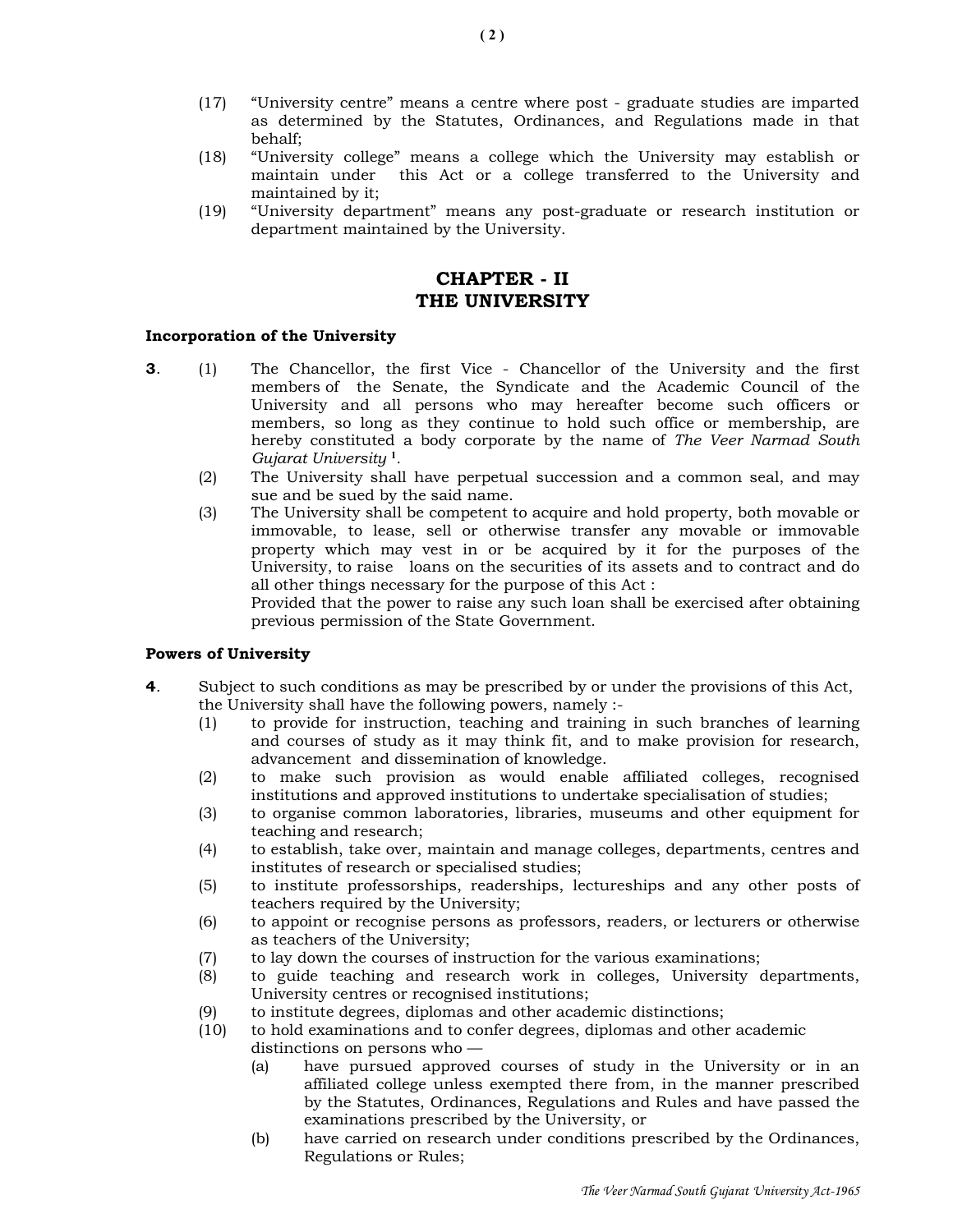- (11) to confer honorary degrees or other academic distinctions in the manner laid down by the Statutes;
- (12) to grant such diplomas to, and to provide such lectures, instruction and training for, persons who are not enrolled students of the University as may be determined by the Statutes, Ordinances, Regulations and Rules;
- (13) to admit educational institutions to the privileges of the University and to withdraw such privileges;
- (14) to inspect colleges, recognised institutions and approved institutions, and to take measures to ensure that proper standards of instruction, teaching or training are maintained in them and that adequate library and laboratory provisions are made therein;
- (15) to control and co ordinate the activities of, and to give financial aid to, affiliated colleges, approved institutions and recognised institutions and to regulate the fees to be paid by the students in such colleges;
- (16) to hold and manage trusts and endowments and to institute and award fellowships, travelling fellowships, scholarships, studentships, exhibitions, medals and prizes;
- (17) to make special provision for the spread of University education among classes and communities which are educationally backward;
- (18) to lay down courses of study to meet the requirements of rural planning, development and reconstruction and to provide for instruction, teaching and training in such courses;
- (19) to make special provision for disseminating knowledge and promoting arts and culture;
- (20) to fix, to demand and to receive or recover such fees and other charges as may be prescribed by the Ordinances;
- (21) to establish, maintain and manage hostels;
- (22) to recognise hostels not maintained by the University, to inspect such hostels and to withdraw recognition therefrom;
- (23) to co-ordinate, supervise, regulate and control residence, conduct and discipline of the students of the University and to make arrangements for promoting their health and general welfare;
- (24) to co-ordinate, supervise, regulate and control the conduct of undergraduate teaching and of post - graduate and other research work and teaching in the affiliated colleges, and the institutions recognised or approved by the University;
- (25) to institute and manage
	- (a) Printing and Publication Department;
	- (b) University Extension Boards;
	- (c) Information Bureau; and
	- (d) Employment Bureau.
- $(26)$  to make provision
	- (a) for extra mural teaching and other recognised activities;
	- (b) for physical education, National Cadet Corps and military training;
	- (c) for students' unions; and
	- (d) for sports and athletic activities.
- (27) to co operate with other Universities and authorities in such manner and for such purposes as the University may determine;
- (28) to promote the development of the study of Gujarati and Hindi in Devnagari script and the use of Gujarati or Hindi in Devnagari script or both as a medium of instruction and examination;
- (29) to make arrangements for training for competitive examinations for recruitment to the services under the Union and State Governments;
- (30) to do all such acts and things whether incidental to the powers aforesaid or not as may be requisite in order to further the objects of the University and generally to cultivate and promote Arts, Science and other branches of learning and culture.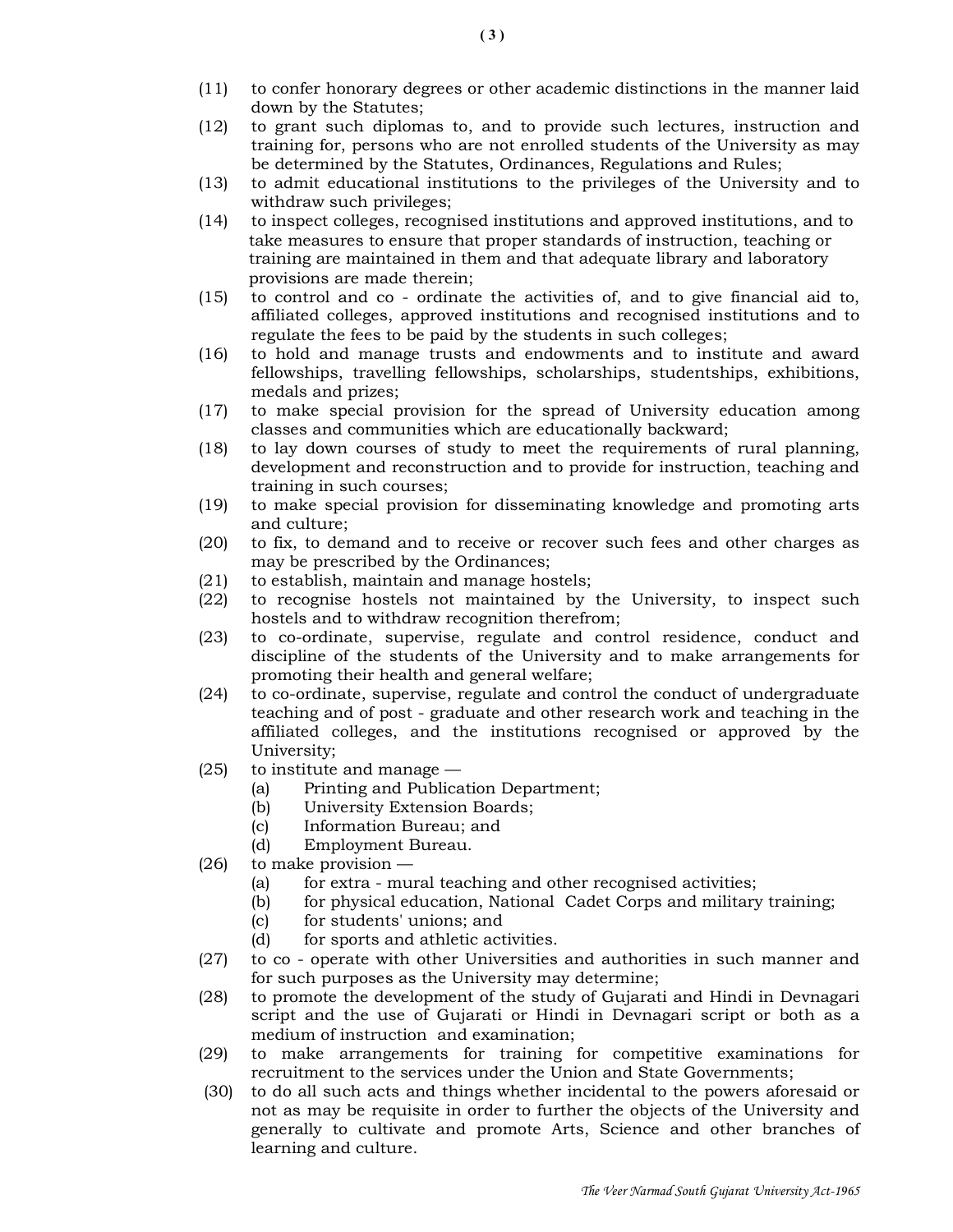## Jurisdiction and admission privileges

- 5. (1) No educational institution within the University Area shall, save with the sanction of the State Government and the University, be associated in any way with, or seek admission to any privileges of, any other University established by law.
	- (2) Any such privileges enjoyed from the Gujarat University before the date on which this section comes into force by any education institution situate within the University Area shall be deemed to be withdrawn with effect from such date.
	- (3) With effect from such date all educational institutions admitted to the privileges of the Gujarat University and situate within the University Area shall be deemed to be admitted to the privileges of the University, and the University shall, as far as may be possible and consistent with this Act, admit such institutions to all such privileges as they had from the Gujarat University immediately before such date.
	- (4) Any educational institution in the State of Gujarat situate outside the University Area or in other territories outside the State may, subject to such conditions and restrictions as the University and the State Government think fit to impose, be admitted to the privileges of the University.
	- (5) The State Government may, by notification in the official Gazette, direct that this Act shall cease to apply to any area included in the University Area and on such date as may be specified in the notification; and on and from the said date all the educational institutions situate within the said area shall cease to be associated with and to enjoy the privileges of the University.

## University open to all irrespective of sex, religion, class, creed or opinion.

6. (1) No person shall be excluded from any office of the University or from membership of any of its authorities or from admission to any degree, diploma or other academic distinction or course of study on the sole ground of sex, race, creed, caste, class, place of birth, religious belief or political or other opinion;

 Provided that the University may, subject to the previous sanction of the State Government, maintain, affiliate or recognise any college or institution exclusively for women, or reserve for women or members of classes and communities which are educationally backward, seats for the purposes of admission as students in any institution maintained by the University.

(2) It shall not be lawful for the University to impose on any person any test whatsoever relating to sex, race, creed, caste, class, place of birth, religious belief or profession of political or other opinion in order to entitle him to be admitted as a teacher or a student or to hold any office or post in the University or to qualify for any degree, diploma or other academic distinction or to enjoy or exercise any privileges of the University or any benefaction thereof.

## Inspection and Inquiry

7. (1) The Chancellor shall have the right to cause an inspection to be made by such persons as he may direct, of the University, its building, laboratories, libraries, museums, workshops and equipment, of any institution, college or hostel maintained, recognised or approved by, or affiliated to, the University, of the teaching and other work conducted by the University, and of the conduct of examinations held by the University; and so to cause an inquiry to be made in respect of any matter connected with the University. The Chancellor shall in every case give notice to the University of his intention to cause an inspection or inquiry to be made and the University shall be entitled to be represented thereat.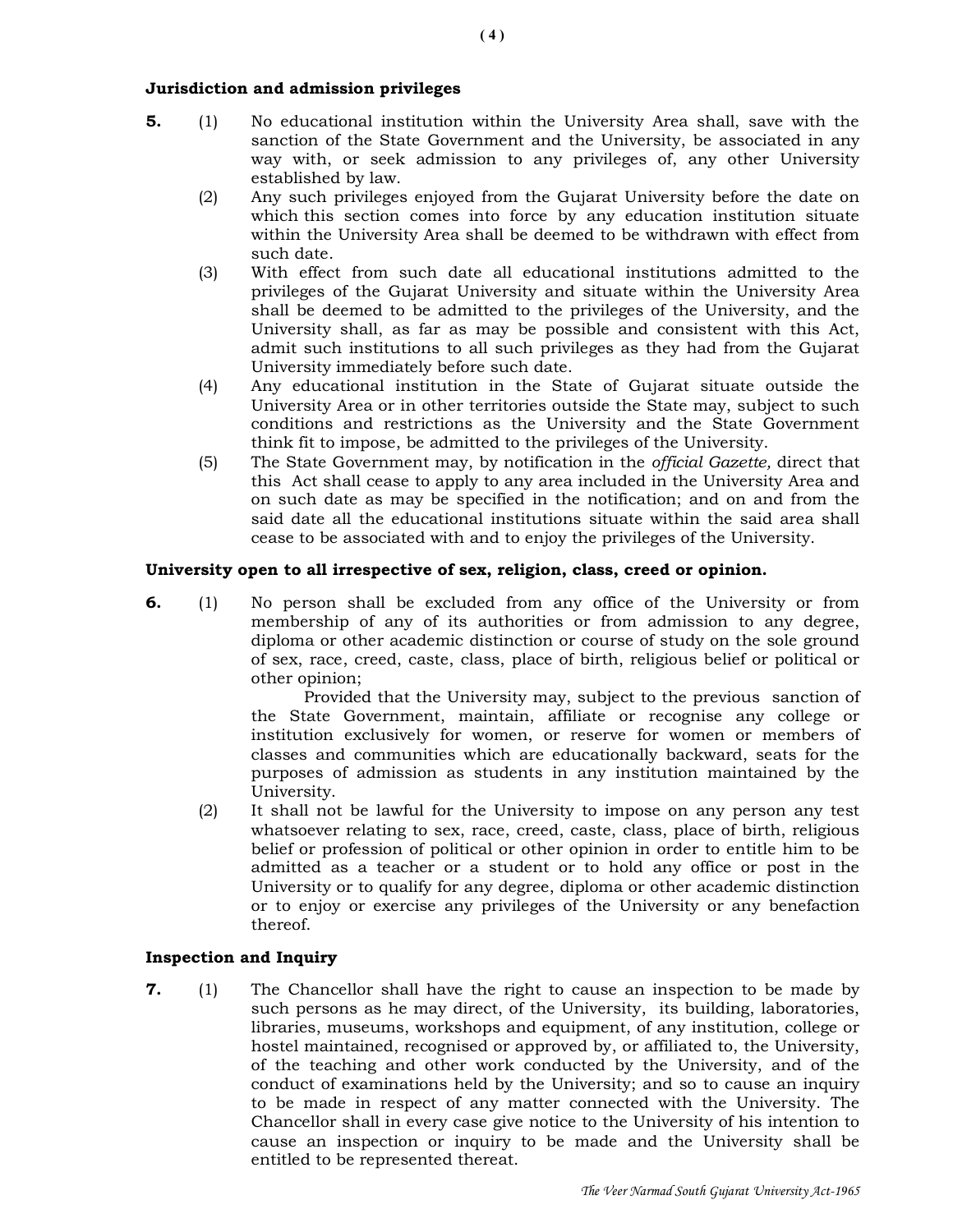- (2) The Chancellor shall communicate to the Syndicate and to the Senate his views with reference to the results of such inspection or inquiry and shall, after ascertaining the opinion of the Syndicate and the Senate thereon, advise the University on the action to be taken.
- (3) The Syndicate shall report to the Chancellor such action, if any, as it has taken or may propose to take upon the results of the inspection or inquiry. Such report shall be submitted with the opinion of the Senate thereon and within such time as the Chancellor may direct.
- (4) Where the Syndicate does not within a reasonable time take action to the satisfaction of the Chancellor, the Chancellor may after considering any explanation furnished or representation made by the Syndicate, issue such directions as he may think fit and the Syndicate shall comply with such directions.
- (5) The State Government may, whenever it deems fit, cause a like inspection or inquiry to be made in the manner described in sub -sections (1) to (3) above and shall have, for the purposes of such inspection or inquiry, all the powers of the Chancellor under the said sub - sections.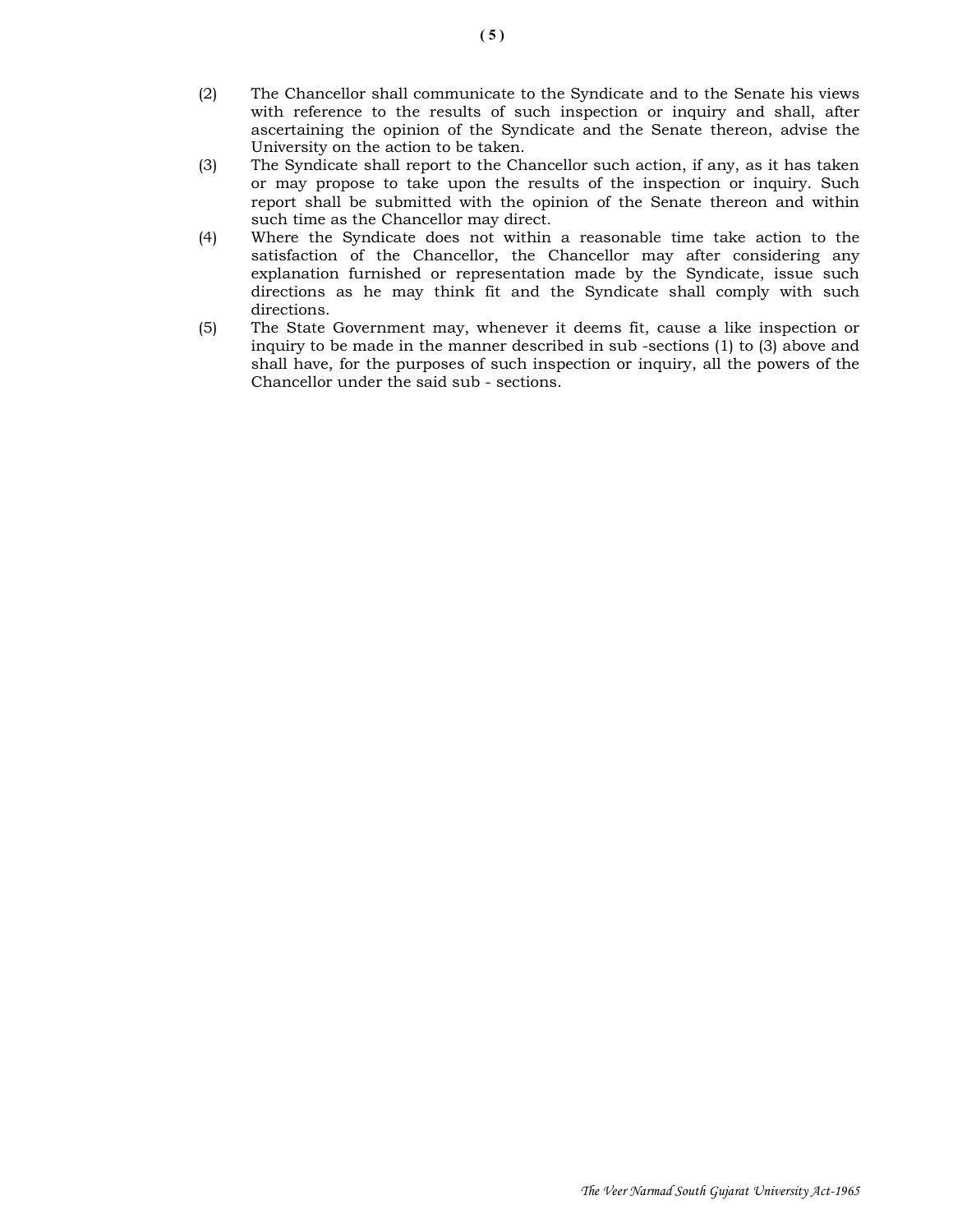# CHAPTER - III OFFICERS OF THE UNIVERSITY

#### Officers of the University

- 8. The following shall be the officers of the University, namely:-
	- (i) The Chancellor,
	- (ii) The Vice Chancellor,
	- (iii) The Pro Vice Chancellor 3,
	- (iv) The Deans of Faculties,
	- (v) The Registrar,
	- (vi) The Controller of Examinations, and
	- (vii) Such other officers in the service of the University as may be declared by the Statutes to be officers of the University.
- 8-A 4 (1) Notwithstanding anything contained in this Act, Statues, Ordinances, Regulations and Rules, no person shall be appointed, nominated or, as the case may be, co-opted,
	- (i) on the post of officers referred to in clauses (iv), (v), (vi) and (vii) of Section 8;
	- (ii) on the post of teacher; or
	- (iii) as a member of any of the authorities of the University, any committee or any other body thereof after he attains the age of 62 years:
		- Provided that nothing in this section shall apply to the Chairman or a member of any of the authorities of the University, committee or any other body thereof, who holds the Chairmanship or membership by virtue of his office as a Chancellor, Vice Chancellor or as the case may be, the Pro-Vice- Chancellor <sup>3</sup>.
	- (2) Any person who has been appointed on the posts referred to in clauses (i) and (ii) of sub-section (1) or nominated or co-opted as a member of any of the authorities of the University, and committee or any other body thereof, shall cease to hold his office as such or, as the case may be, to be a member after attaining the age of 62 years."

## The Chancellor

- 9. (1) The Governor of the State of Gujarat shall be the Chancellor of the University,
	- (2) The Chancellor shall, by virtue of his office, be the head of the University and the President of the Senate shall, when present, preside at the meetings of the Senate and at any Convocation of the University.
		- (3) The Chancellor shall have such other powers as may be conferred on him by this Act or the Statutes.

## The Vice – Chancellor

- **10.** (1) The Vice Chancellor shall be appointed by the State Government from amongst three persons recommended under sub - section (3) by a committee appointed for the purpose under sub - section (2).
	- (2) (a) For the purposes of sub section (1) the Chancellor shall appoint a committee which shall consist of the following members, namely:
		- (i) two members not being persons connected with the University or with any affiliated college, recognised institution or approved institution out of whom one shall be a person nominated in the manner prescribed by Statutes, by the Syndicate and the Academic Council jointly and the other shall be a person nominated in the manner prescribed by Statutes, by the Vice-Chancellors of all the Universities established by law in the State of Gujarat;
		- (ii) One member to be nominated by the Chancellor.
		- (b) The Chancellor shall appoint one of the three members of the Committee as its chairman.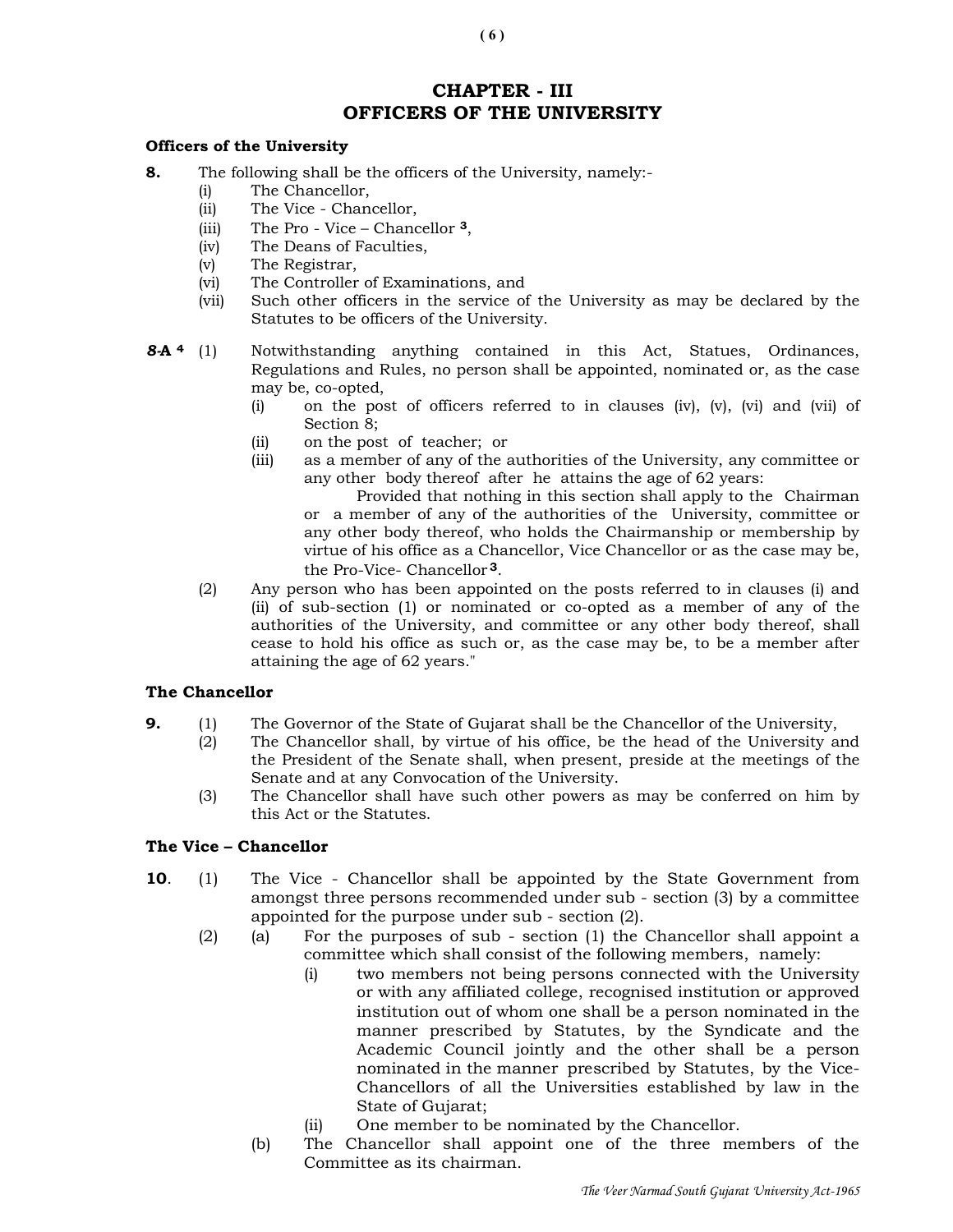- (3) The Committee so appointed shall, within such time and in such manner as may be prescribed by Statutes, select three persons whom it considers fit for being appointed Vice - Chancellor and shall recommend to the State Government the names of the persons so selected together with such other particulars as may be prescribed by the Statutes.
- (4) The Vice Chancellor shall hold office for a term of three years and he shall be eligible for being appointed to that office for a further term of three years only.
- (5) The emoluments to be paid to the Vice Chancellor, and the terms and conditions subject to which he shall hold office, shall be such as may be determined by the State Government: <sup>5</sup> Provided that such emoluments or such terms and conditions shall not, during the currency of the term of the holder of that office, be varied to his disadvantage without his consent.
- (6)22 (a) During the leave or absence of the Vice Chancellor, or
	- (b) in the event of a permanent vacancy in the office of the Vice-Chancellor, until an appointment is made under sub - section (1) to that office; the Pro-Vice-Chancellor  $3$  and, in the absence of the Pro-Vice-Chancellor<sup>3</sup>, one of the Deans nominated by the State Government for that purpose, shall carry on the current duties of the office of the Vice - Chancellor.

## Powers of the Vice – Chancellor

- 11. (1) The Vice-Chancellor shall be the principal executive and academic officer of the University and shall, in the absence of the Chancellor, preside at meetings of the Senate and any convocation of the University. He shall be an ex-officio member and Chairman of the Syndicate, of the Academic Council and of the committees constituted under section 48. He shall be entitled to be present with the right to speak, at any meeting of any other authority or body of the University, but shall not be entitled to vote thereat unless he is a member of that authority or body.,
	- (2) The Vice Chancellor shall have power to convene meetings of the Senate, the Syndicate, the Academic Council and such other authorities of the University of which he is the chairman. He may delegate this power to any other officer of the University.
	- (3) It shall be the duty of the Vice Chancellor to ensure that this Act, the Statutes, Ordinances, Regulations and Rules are faithfully observed and he shall have all powers necessary for this purpose.
	- (4) (a) In any emergency which, in the opinion of the Vice-Chancellor, requires that immediate action should be taken, he shall take such action as he deems necessary and shall at the earliest opportunity thereafter furnish information regarding his action to such officer, authority of body as would have in the ordinary course dealt with the matter.6
		- (b) When action taken by the Vice-Chancellor under this sub-section affects any person in the service of the University, such person shall be entitled to prefer an appeal through .the said officer, authority or body to the Syndicate within one month from the date on which such action is communicated to him.
	- (5) The Vice-Chancellor shall give effect to the orders of the Syndicate regarding appointment, dismissal, suspension and punishment of the persons in the service of the University or teachers of the University or regarding the recognition or withdrawal of the recognition of any such teacher and shall exercise general control over the affairs of the University. He shall be responsible for the discipline of the University in accordance with this Act, the Statutes and Ordinances.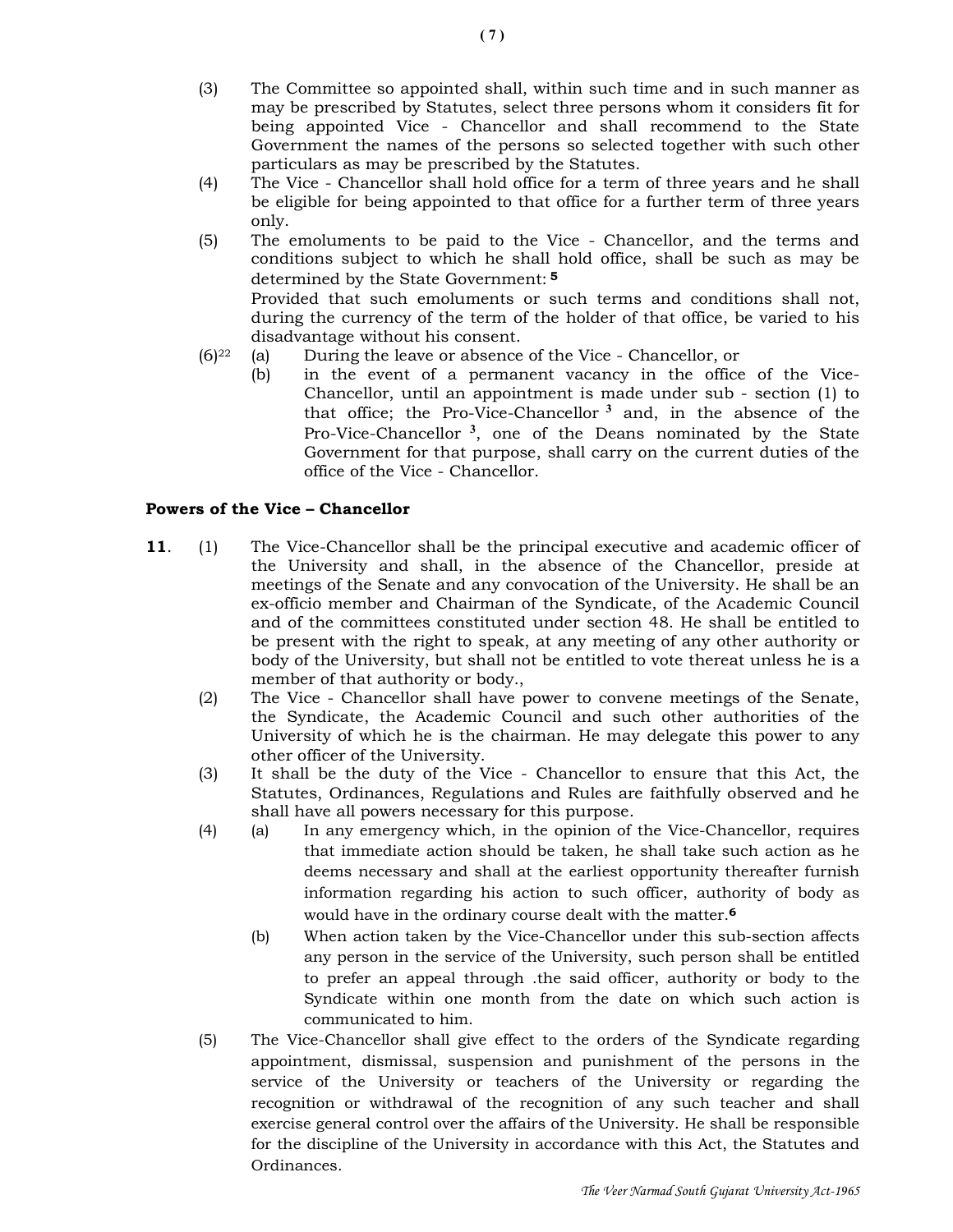- (a) 7 Subject to the provisions contained in Sub section (4) and notwithstanding anything contained in sub-section (5), where the Vice-Chancellor after making such inquiry as he deems fit is of opinion that the execution of any order or resolution of an authority specified in or declared under section 15, or the doing of anything which is about to be done or is being done by or on behalf of the University
	- (i) is inconsistent with the provisions of this Act or of any statute, ordinance rule or regulation, or
	- (ii) is not in the interest of the University, or
	- (iii) is likely to lead to breach of peace, he may forward a copy of the order or resolution or, as the case may be, refer the doing of the thing, with a statement of reasons, to the authority which made the order or passed the resolution or proposed to do the thing for reconsideration by that authority as to whether the said order or resolution may not be rescinded, or revised or modified in the manner stated by him, or the doing of the thing be refrained from.
- (b) Where the authority after reconsideration revises or modifies the order or the resolution in the manner stated by the Vice-Chancellor, then notwithstanding anything contained in clause (e) such revised or modified order or resolution shall revive from the date of such revision or modification.
- (c) Where the authority revises or modifies the order or resolution in such manner as is inconsistent with the manner stated by the Vice-Chancellor, the Vice-Chancellor shall refer the matter to the State Government for its decision.
- (d) The State Government may, on such reference being made, revise or modify the order or resolution or direct that the order or resolution shall continue to be in force with or without modification permanently or for such period as it may specify;

 Provided that the order or resolution shall not be revised or modified or continued by the State Government without giving the concerned authority a reasonable opportunity of showing the cause against the order.

- (e) The order, resolution or, as the case may be, the doing of thing, shall remain in abeyance from the date of the action of the Vice-Chancellor of forwarding the copy of order or resolution or of making reference under clause (a) till the date of the order of the State Government under clause (d).
- (6) The Vice-Chancellor shall exercise such other powers as may be prescribed by the Statutes, Ordinances and Regulations.

## The Pro - Vice - Chancellor <sup>3</sup>

- 12.<sup>8</sup> (1) The Pro Vice Chancellor <sup>3</sup> shall be appointed by the State Government from amongst three persons recommended by the Vice -Chancellor.
	- (2) The Pro Vice Chancellor  $3$  shall hold office for a term of three years and he shall be eligible for reappointment to that office for a further term of three years only; Provided that no person appointed as a Pro - Vice-Chancellor<sup>3</sup> shall continue to hold his office as such after he attains the age of 65 years.
	- (3) The Pro Vice Chancellor  $3$  shall be a whole time salaried officer and his emoluments and conditions of service shall be such as shall be determined by the State Government; provided that the emoluments and conditions of service of the holder of such office shall not during the currency of the term of the holder of that office, be varied to his disadvantage without his consent.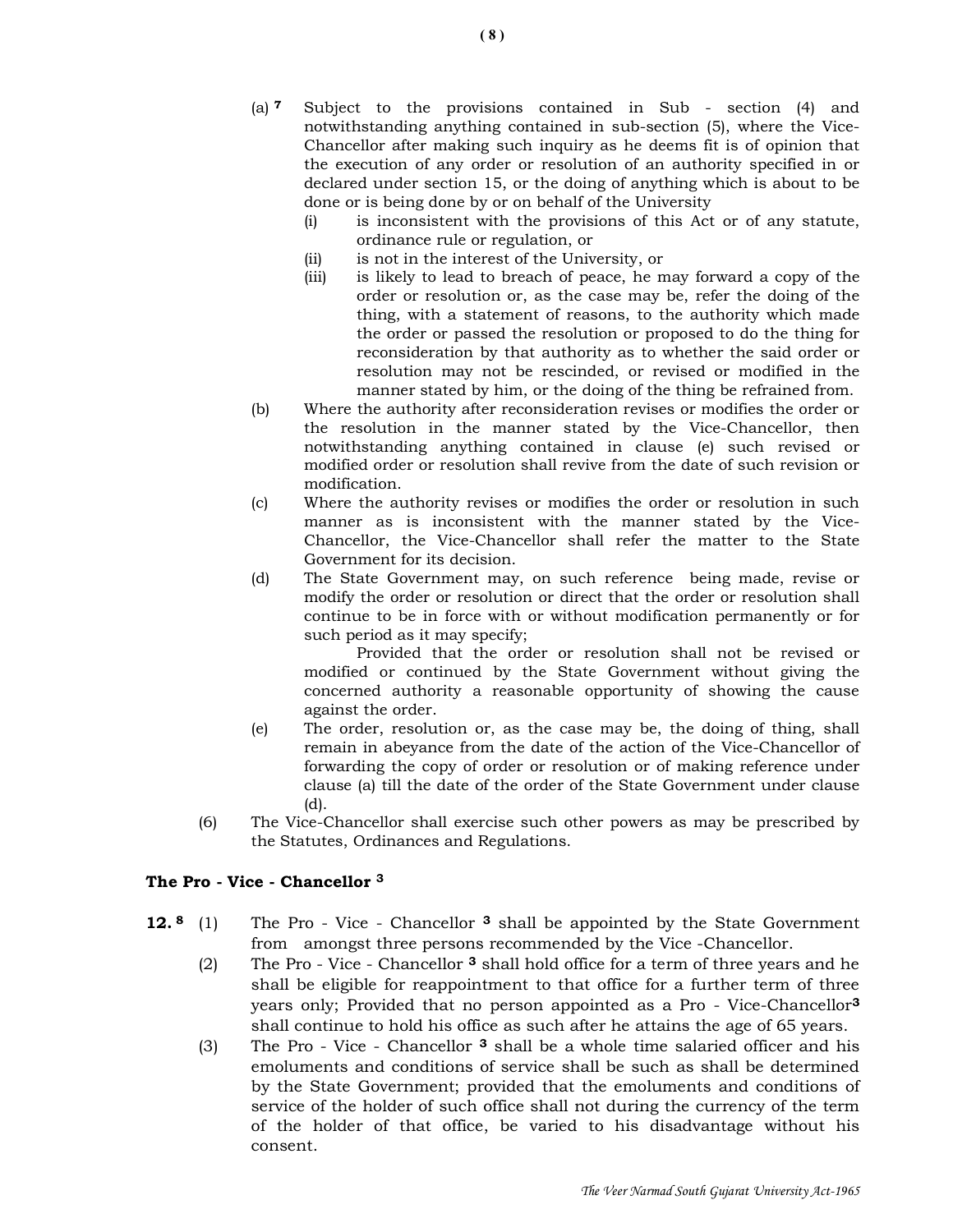- (4) The Pro-Vice-Chancellor3 shall be the principal inspecting officer of the University and shall exercise such powers and perform such duties of the Vice-Chancellor as the Vice-Chancellor may either specially or generally confer or impose on him with the approval of the Syndicate.
- (5) The Pro-Vice-Chancellor <sup>3</sup> shall, in the absence of the Vice-Chancellor, or in the event of his being unable to perform duties of his office, exercise all the rights and powers, and discharge all the functions and duties, of the Vice- Chancellor.
- (6) The Pro Vice Chancellor  $\alpha$  shall preside,  $\alpha$ 
	- (a) in the absence of the Chancellor and the Vice-Chancellor, at the meetings of the Senate, and .
	- (b) in the absence of the Vice Chancellor at the meetings of any other authority of the University or a committee thereof.

## The Registrar

13. The Registrar shall be a whole time salaried officer and shall act as the Secretary of the Senate, of the Syndicate and of the Academic Council. He shall be appointed by the Syndicate in accordance with the Statutes to be made in this behalf, and his emoluments and conditions of service shall be determined by such Statutes. He shall exercise such powers and perform such duties as may be prescribed by the Statutes, Ordinances and Regulations.

## The Controller of Examinations and other officers and their powers etc.

- 14. (1) The Controller of Examinations shall be a whole time salaried officer. He shall be appointed by the Syndicate in accordance with the Statutes to be made in this behalf.
	- (2) The powers, duties, and emoluments of the Controller of Examinations and other officers of the University referred to in clause (vii) of section 8 shall be such as may be prescribed by the Statutes, Ordinances and Regulations.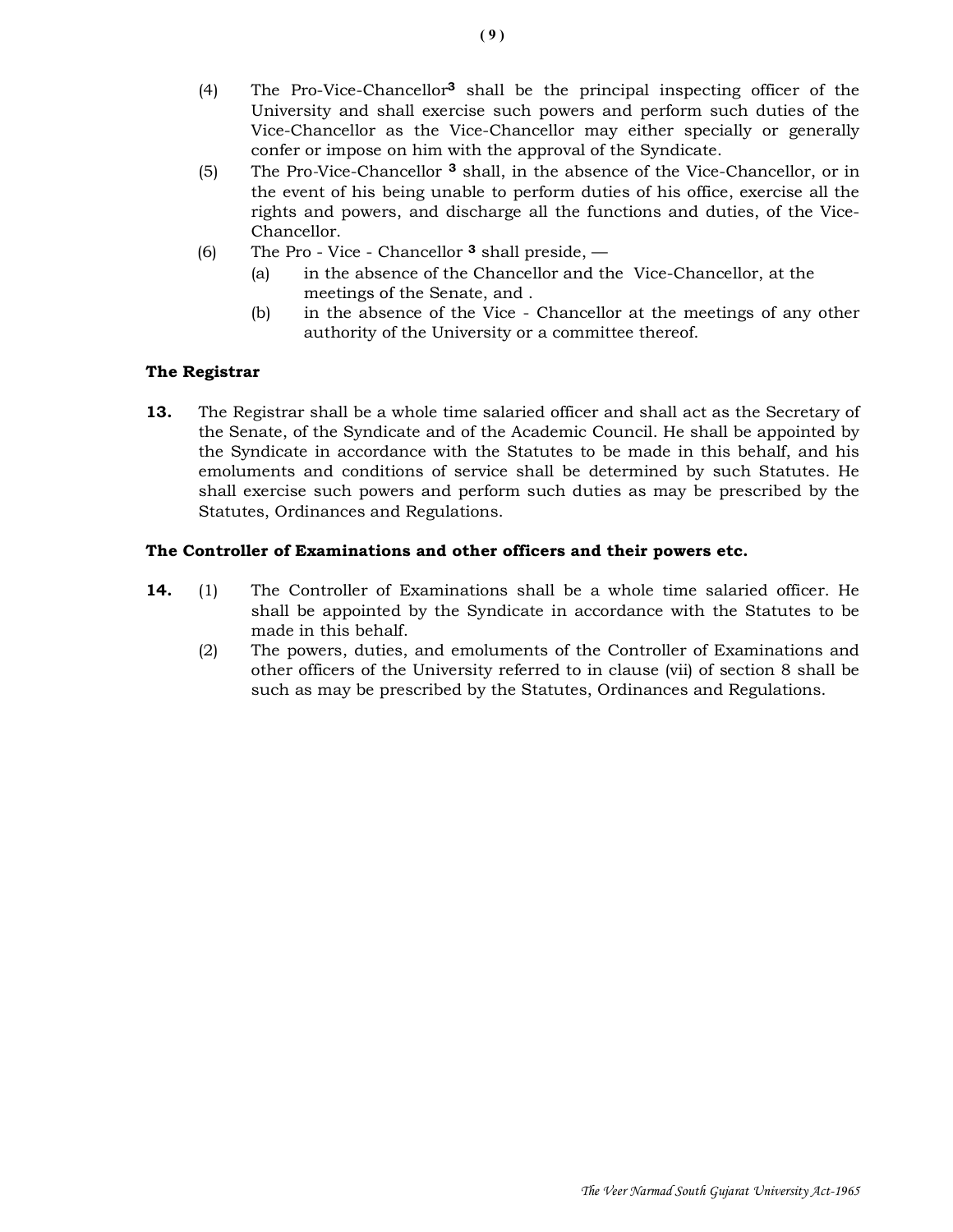# CHAPTER – IV AUTHORITIES OF THE UNIVERSITY.

## Authorities of the University

- 15. The following shall be the authorities of the University, namely :-
	- (i) The Senate,
	- (ii) The Syndicate,
	- (iii) The Academic Council,
	- (iv) The Faculties,
	- (v) The Board of University Teaching,
	- (vi) The Board of Studies,
	- (vii) The Board of Extra Mural Studies, if established,
	- (viii) The Board for Hostels, if established,
	- (ix) The Board for Students Welfare, if established, and
	- (x) Such other Boards and Bodies of the University as may be declared by the Statutes to be the authorities of the University.

### The Senate

## 16.

(1) The Senate shall consist of the following members, namelys:—

### Class I - Ex - officio Members

- (A) (i) The Chancellor,
	- (ii) The Vice Chancellor,
	- (iii) The last Ex-Vice-Chancellor of the University residing in the State,<sup>9</sup>
	- (iv) The Pro Vice Chancellor 3,
	- (v) The Registrar.
- (B) (i) Secretary Education Department,
	- (ii)10 The Director of Higher Education or an officer not below the rank of a Joint Director of Higher Education designated by such Director,
	- (iii)10 The Director of Technical Education or an officer not below the rank of a joint Director of Technical Education designated by such Director,
	- (iv) 10 The Director of Health and Medical Services and Medical Education or an Officer not below the rank of a Joint Director of Health and Medical Services and Medical Education designated by such Director,
	- (v) The Director of Agriculture or if he is unable to attend, his nominee not below the rank of a Deputy Director of Agriculture.
	- (vi) The Chairman of the Gujarat Secondary Education Board, Gujarat State.
	- (vii) such other ex officio members not exceeding three as may be designated by the statutes.
- (C) (i) Heads of University departments,
	- (ii) Principals of affiliated degree colleges,
	- (iii) Heads of recognised institutions.

### Class II - Ordinary Members

- (A) Elected as specified below:
	- (i) two members by secondary teachers of high schools excluding the head masters thereof from amongst such teachers in the manner specified by the Statutes;
	- (ii) two members by head masters from amongst themselves in the manner specified by the Statutes;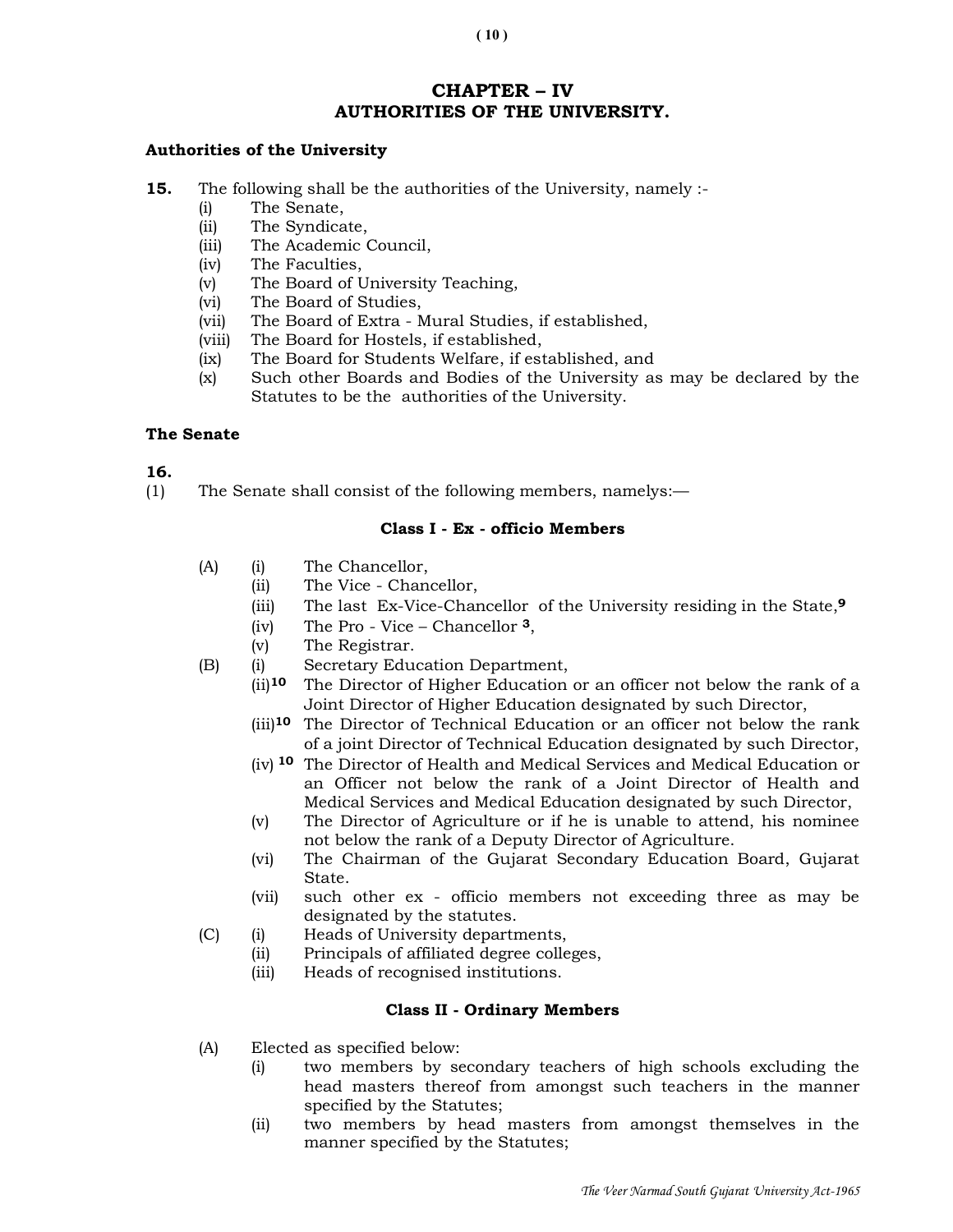(iii) such number of members as is specified below against each Faculty by teachers including Principals, Heads of University departments and Heads of recognised institutions in the subject or subjects comprised in each such Faculty in the following manner:

|      | (a) | Teachers in Arts (From amongst themselves)              | റ |  |
|------|-----|---------------------------------------------------------|---|--|
|      | (b) | Teachers in Science (From amongst themselves)           | 2 |  |
|      | (c) | Teachers in Technology including Engineering            |   |  |
|      |     | (From amongst themselves)                               |   |  |
|      | (d) | Teachers in Agriculture (From amongst themselves)       |   |  |
|      | (e) | Teachers in Law (From amongst themselves)               |   |  |
|      | (f) | Teachers in Medicine (From amongst themselves)          |   |  |
|      | (g) | Teachers in Commerce (From amongst themselves)          |   |  |
|      | (h) | Teachers in Education (From amongst themselves)         |   |  |
|      | (i) | Teachers in Rural Studies (From amongst themselves)     |   |  |
|      | (i) | Teachers in each such additional Faculty as may         |   |  |
|      |     | be prescribed by the Statutes (from amongst themselves) |   |  |
| (iv) |     | by public associations or bodies as under:              |   |  |
|      | al  | one member by the Surat Borough Municipality.           |   |  |

- (b) one member by the Presidents of the Municipalities functioning within the University Area, from amongst themselves.
- (c) out of the Presidents of district panchayats functioning in the University Area, one President by rotation as may be prescribed by Statutes.
- (d) two members by the Gujarat Legislative Assembly from amongst its members.
- (e) the following number of members who shall not be persons who are teachers or secondary teachers or head masters by registered graduates in the manner specified below:
	- (1) one by registered graduates in Arts (from amongst themselves);
	- (2) one by registered graduates in Science (from amongst themselves);
	- (3) one by registered graduates in Technology including Engineering (from amongst themselves );
	- (4) one by registered graduates in Agriculture (from amongst themselves);
	- (5) one by registered graduates in Law ( from amongst themselves);
	- (6) one by registered graduates in Medicine (from amongst themselves);
	- (7) one by registered graduates in Commerce (from amongst themselves);
	- (8) one by registered graduates in Education (from amongst themselves);
	- (9) one by registered graduates in Rural Studies (from amongst themselves);
	- (10) one by registered graduates in each of such other additional Faculties as may be prescribed by the Statutes (from amongst them selves),

Provided that —

(i) every person elected under clauses (i) or (iii) and under sub-clauses (a) to (e) of clause (iv) shall continue to hold the office of a member of the Senate only so long as he is a secondary teacher or head master or a teacher or a member of the electing body or bodies, as the case may be;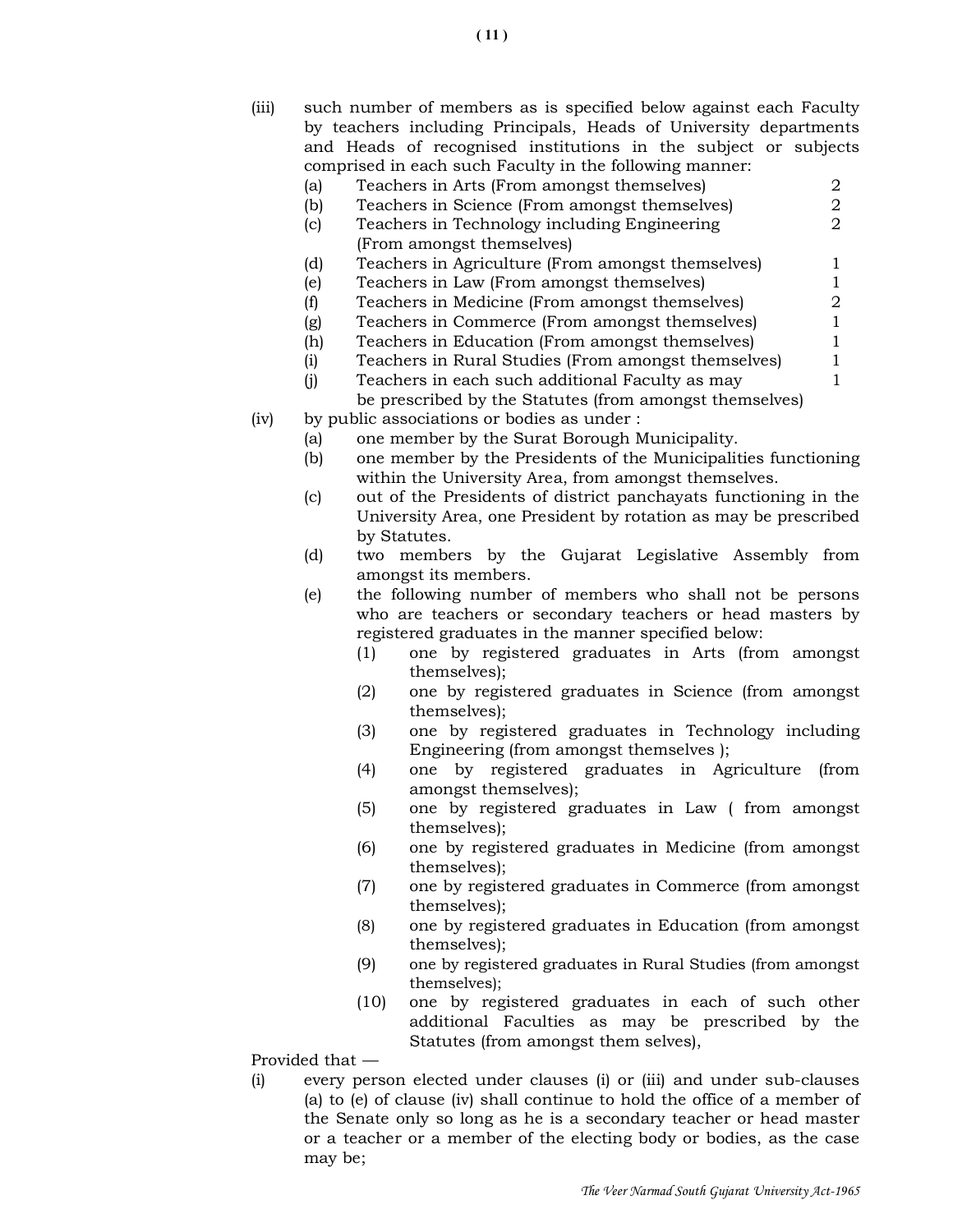- (ii) for the purposes of the election of ordinary members a person entitled to stand as a candidate or to vote in more than one constituency mentioned in clause (iii) and in sub-clause (e) of clause (iv) shall, before such date as may be appointed by the Statutes, select the constituency from which be desires to stand as a candidate or to vote at the election and shall not be entitled to stand or vote in more than one constituency.
- (B) Eight members to be nominated by the State Government from amongst distinguished educationists, social workers, trade unions, representatives of backward communities, women and such other class of persons.
- (C) Two members to be elected by the donors in the manner specified below from amongst themselves each donating money or property of the value of not less than one lake of rupees to, or for the purposes of, the University: If the donor is an individual, for the purpose of voting, the name of each such donor shall be enrolled on the register maintained by the University;
	- (i) If the donor is an individual, for the purpose of voting, the name of each such donor shall be enrolled on the register maintained by the University;
	- (ii) If the donor is an undivided Hindu family, trust, firm, company, or body corporate, for the purpose of voting, the name of the representative nominated from time to time by each such undivided Hindu family, trust, firm, company or body corporate, shall be enrolled on the register maintained by the University;
	- (iii) Where sub-clause (iv) does not apply, the persons whose names are enrolled on the register under sub-clauses (i) and (ii) shall elect two members to the Senate;
	- (iv) If the number of the names enrolled under sub-clauses (i) and (ii) is two or less than two, each person whose name is so enrolled shall be deemed to have been elected.

 Provided that the right of electing members on the Senate shall not extend beyond the period of twenty years from the date of the acceptance of such donation by the Syndicate.

- **Explanation:** for the purposes of paragraph (C), the value of the property means, in the case of a property donated whether prior to or after the date of the coming into force of this Act, the market value of the property at the date of acceptance. The decision as to the market value shall rest with the Syndicate and shall be final.
- (2) The term of office of the elected members and of the members referred to in paragraph (B) in Class II shall be five years.

## Meeting of the Senate

- 17. (1) The Senate shall, on a date to be fixed by the Chancellor, meet once a year at a meeting to be called the annual meeting of the Senate.
	- (2) The Vice-Chancellor may, whenever he thinks fit, and shall, upon a requisition in writing signed by not less than twenty members of the Senate, convene a Special meeting of the Senate.

## Powers and duties of the Senate

- **18.** (1) Subject to such conditions as may be prescribed by or under the provisions of this Act, the Senate shall exercise the following powers and perform the following duties, namely:
	- (i) to make provision for instruction, teaching and training in such branches of learning and courses of study as it may think fit, for research and for the advancement and dissemination of knowledge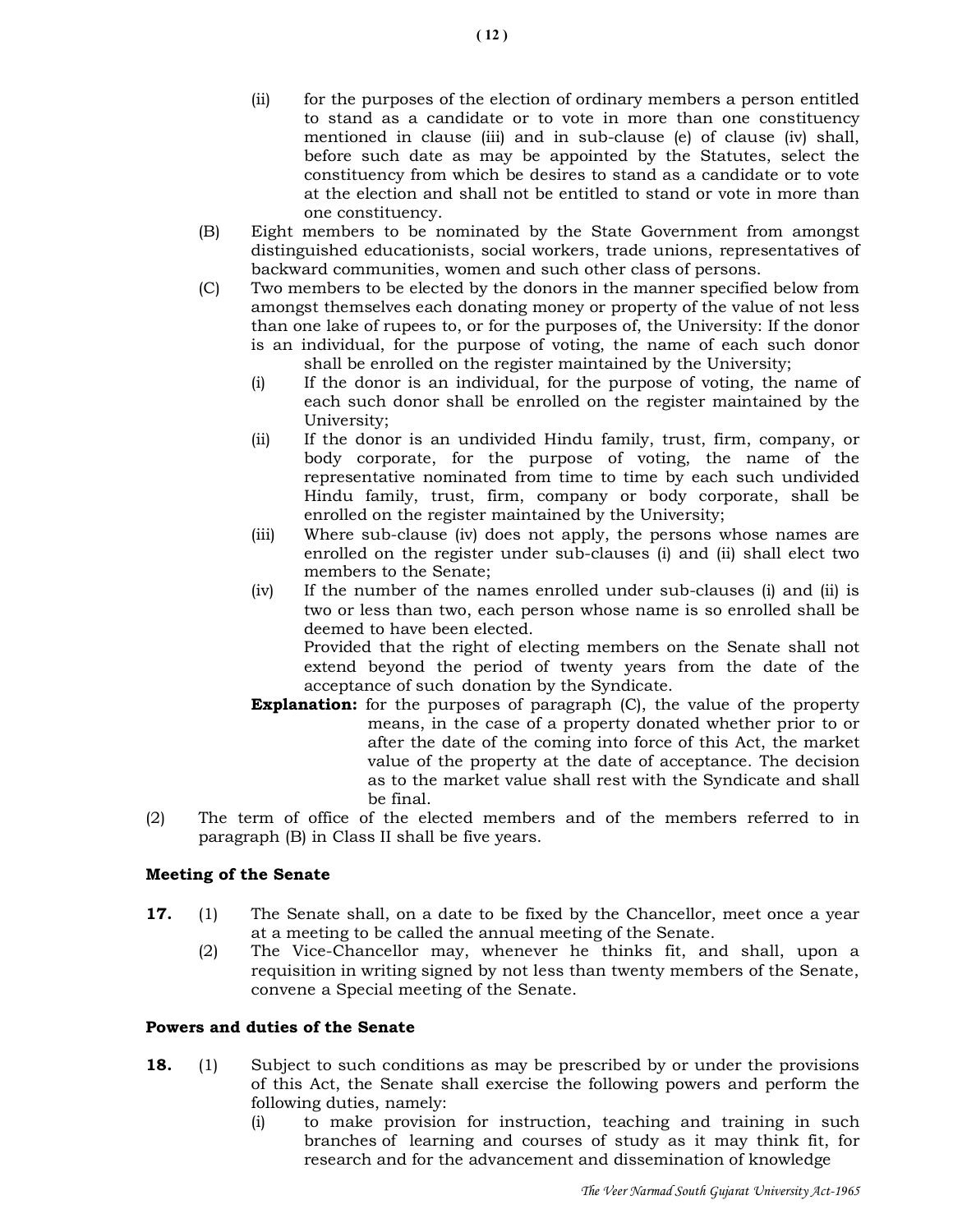- (ii) to make such provision as will enable affiliated colleges and recongnised institutions to undertake specialization of studies;
- (iii) to organise and make provision for common laboratories libraries, museums and other equipment for teaching and research;
- (iv) to establish and maintain departments and institutes of research and specialized studies;
- (v) to institute professorships, readerships, lectureships and any other posts of teachers required by the University;
- (vi) to institute fellowships, traveling fellowships, scholarships, studentships, exhibitions, medals and prizes;
- (vii) to institute and confer degrees, titles, diplomas and other academic distinctions;
- (viii) to confer, on the recommendation of the Syndicate, honorary degrees, titles or other academic distinctions;
- (ix) to make, amend or repeal the statutes;
- (x) to consider, cancel, refer back but not to amend Ordinances;
- (xi) to consider and pass resolution on the annual reports, annual accounts and financial estimates;
- (xii) to consider the annual financial estimates prepared by the Syndicate and pass resolution with reference thereto;
- (xiii) to elect office-bearers and authorities as provided in the Act and the Statutes;
- (xiv) to make provision relating to the use of Gujarati or Hindi in Devnangari script or both as a medium of instruction and examination;
- (xv) to exercise such other powers and perform such other duties as may be conferred or imposed upon it by this Act or the Statutes, Ordinances and Regulations.
- (2) The powers and duties under clause (i) to (viii) of sub-section shall not be exercised except upon the recommendations made by the Syndicate and the Academic Council.

## The Syndicate

- 19 (1) The Syndicate shall be the executive authority of the University and shall consist of the following, namely:
	- (i) The Vice-Chancellor, ex-officio Chairman;
	- (ii)  $11$  The Pro-Vice- Chancellor 3;
	- $(iii)$ <sup>11</sup> The Director of Higher Education and if he is unable to attend, the officer nominated under clause (ii) in paragraph (B) of Class I of Section 16;
		- (a) The Director of Technical Education and if he is unable to attend, the officer designated under clause (iii) of paragraph (B) of class I of sub-section (1) of Section 16;
		- (b) The Director of Health and Medical Services and Medical Education and if he is unable to attend, the officer designated under clause (iv) of paragraph (B) of Class I of sub-section (1) of section 16;
	- (iv) two members to be elected by the Principals of affiliated degree colleges and the heads of recognised institution from amongst themselves;
	- (v) one member to be elected by the teachers elected-to the Senate under section 16 (1) Class II (A) (iii) from amongst themselves;
	- (vi) one member to be elected by the Heads of the University departments from amongst themselves;
	- (vii) five persons elected by the Senate from amongst its members who are not Principals, teachers, heads of the University departments, head masters, heads of recognised institutions and secondary teachers;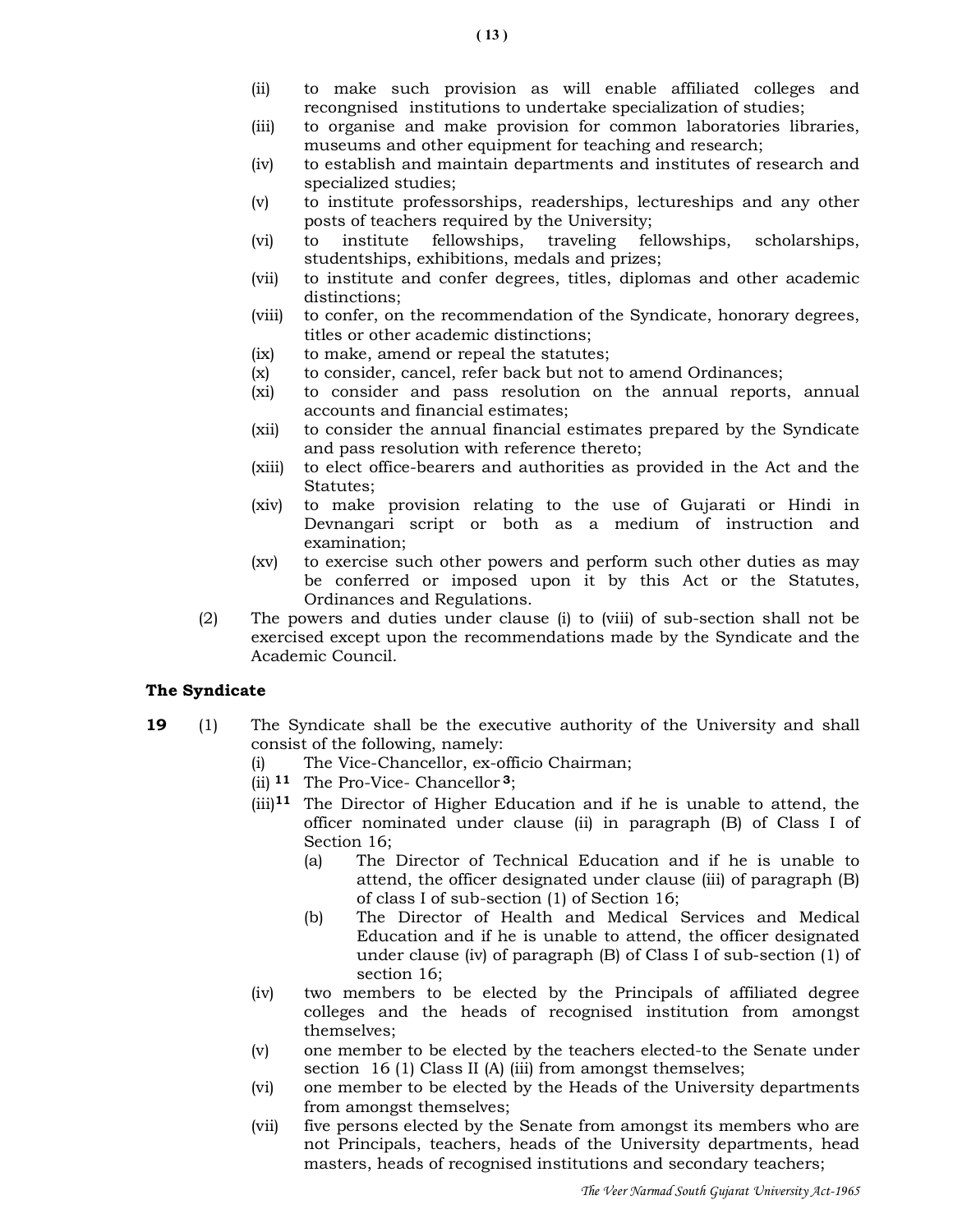- (viii) two persons elected by the Academic Council from amongst its members one of whom shall be a Dean.
- (ix) 12 Four persons nominated by the State Government from amongst distinguished educationists, teachers, social workers and such other persons, irrespective of whether they are members of the Senate.

 Provided that a member elected under clauses (iv) to (viii) shall cease to hold office as such member if he ceases to be a member of the Senate, or a dean, or a teacher, or a head of the University Department or a Principal or a member of the Academic Council, as the case may be.

 (2) The term of office of the elected members of the Syndicate shall be three years.

#### Powers and duties of the Syndicate

- **20.** (1) Subject to such conditions as may be prescribed by or under the provisions of this Act, the Syndicate shall exercise the following powers and perform the following duties, namely:
	- (i) to hold, control and administer the property and funds of the University;
	- (ii) to enter into, vary, carry out and cancel contracts on behalf of the University in the exercise or performance of the powers and duties assigned to it by the Act and the Statutes, on the advice of the Finance Committee, if any, and the Legal Committee, it any, appointed by the Syndicate;
	- (iii) to determine the form, provide for the custody and regulate the use, of the common seal of the University:
	- (iv) to administer funds placed at the disposal of the University for specific purposes;
	- (v) to frame the annual financial estimates of the University and to submit them to the Senate;
	- (vi) after the financial estimates are voted by the Senate
		- (a) to reduce the amount of the budget grant,
		- (b) to sanction the transfer of any amount within a budget grant from one minor head to another or from a subordinate head under one minor head to a subordinate head under another minor head, or
		- (c) to Sanction the transfer of any amount not exceeding rupees five thousand within a minor head from one subordinate head to another or from one primary unit to another;
	- (vii) to make provisions for buildings, premises, furniture, apparatus and other means needed for carrying on the work of the University;
	- (viii) to except on behalf of the University, bequests, donations and transfers of any movable or immovable properly, to the University;
	- (ix) to transfer any movable or immovable property on behalf of the University;
	- (x) to raise loans on the security of the assets of the University;
	- (xi) to manage and regulate the finances, accounts and investments of the University;
	- (xii) to institute and manage
		- (a) Printing and Publication Department,
		- (b) University Extension Boards,
		- (c) Information Bureau, and
		- (d) Employment Bureau.
	- (xiii) to make provision
		- (a) for extra-mural teaching and research;
		- (b) for physical education, National Cadet Corps and military training;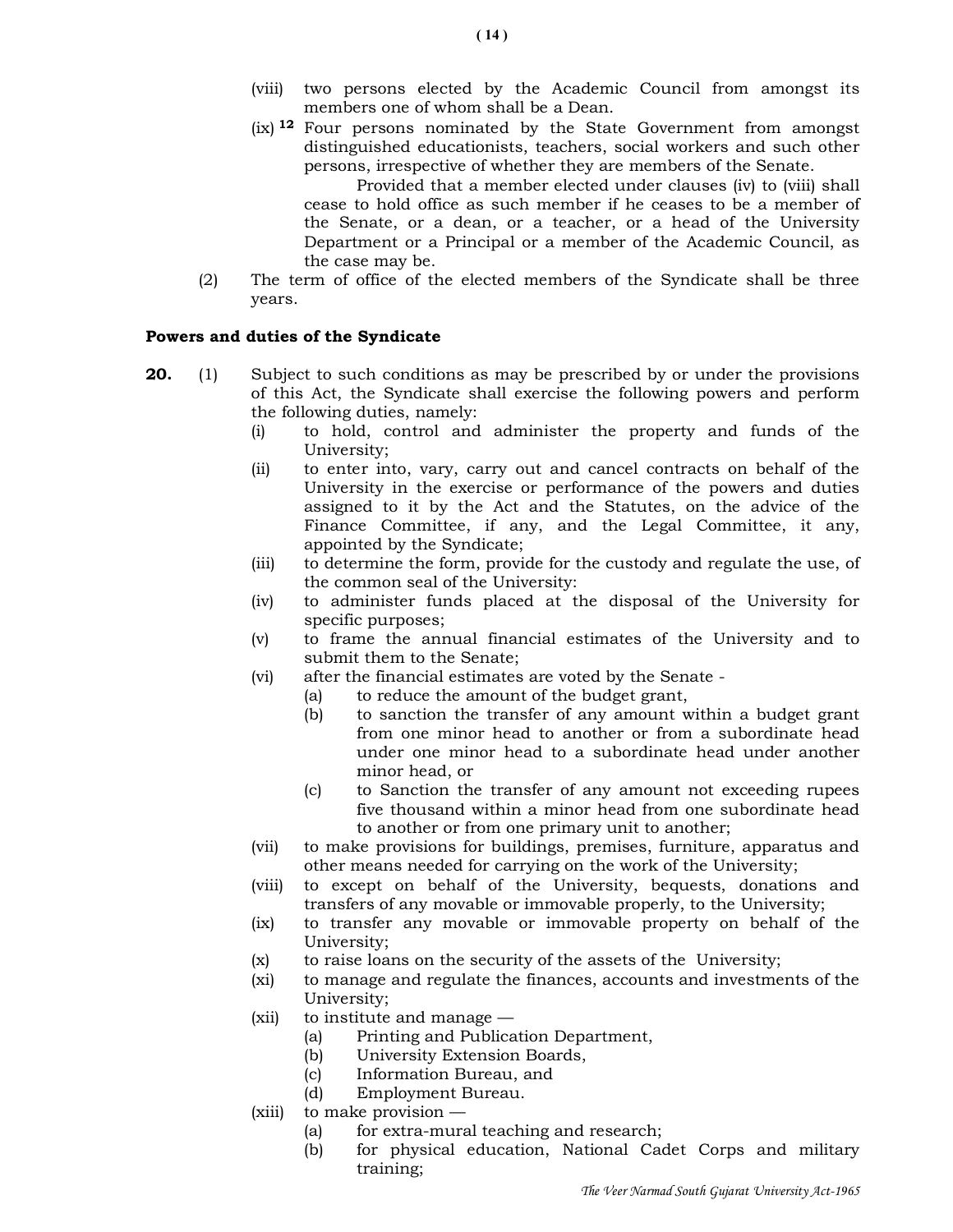- (xiv) to manage colleges, departments, institutes of research or specialized studies, laboratories, libraries, museums and hostels maintained by the University;
- (xv) to recognise hostels and to provide housing accommodation for University teachers and to other employees,
- (xvi) to register high schools situate outside the State of Gujarat as may be provided by the Statutes.
- (xvii) to arrange for and direct the inspection of affiliated colleges, recognised institutions, approved institutions and hostels, to issue instructions for maintaining their efficiency and for ensuring proper conditions of employment for members of their staff, and in case of disregard of such instructions, to modify the conditions of their affiliation or recognition or take such other steps as it deems proper;
- (xviii) to call for reports, returns and other information from colleges, recognised institutions, approved institutions or hostels;
- (xix) to supervise and control the residence, conduct and discipline of the students of the University and to make arrangements for promoting their health and general welfare;
- (xx) to recommend to the Senate the conferment of honorary degrees, and academic distinctions in the manner prescribed by the Statutes;
- (xxi) to award fellowships, traveling fellowships, scholarships, studentships, exhibitions, medals and prizes;
- (xxii) to appoint teachers and servants of the University, fix their emoluments, if any, and define their duties and the conditions of their service and discipline;
- (xxiii) to recognise a member of the staff of an affiliated college or recognised institution or approved institution as professor, reader, lecturer or teacher of the University and withdraw such recognition;
- $(xxi)$ <sup>13</sup> to fix remuneration of examiners and to arrange for the conduct of and for publishing the results of the University examinations and other tests;
- (xxv) to fix, demand and receive such fees and other charges as may be prescribed by the Ordinances;
- (xxvi) to make, amend and cancel the Ordinances;
- (xxvii) to exercise such other powers and perform such other duties as may be conferred or imposed on it by this Act, Statutes, Ordinances and Regulations;
- (xxviii) to exercise all powers of the University not otherwise provided for in this Act or the Statutes and all other powers which are requisite; to give effect to the provisions of this Act or the Statutes.
- (2) The Syndicate shall make a report to the Senate about all acceptances of property referred to in clause (viii) of sub-section (1).
- (3) The Syndicate shall not transfer any immovable property without the previous sanction of the Senate.
	- $(A)$ <sup>14</sup> The exercise of the powers by the Syndicate under clause (xxii) of subsection (1) in so far as they relate to the laying down and regulating salary scales and allowances of teachers and servants of the University shall be subject to the approval of the State Government.
- (4) The Syndicate may by Ordinances appoint committees to carry out its administrative work and define their constitution, functions and tenure.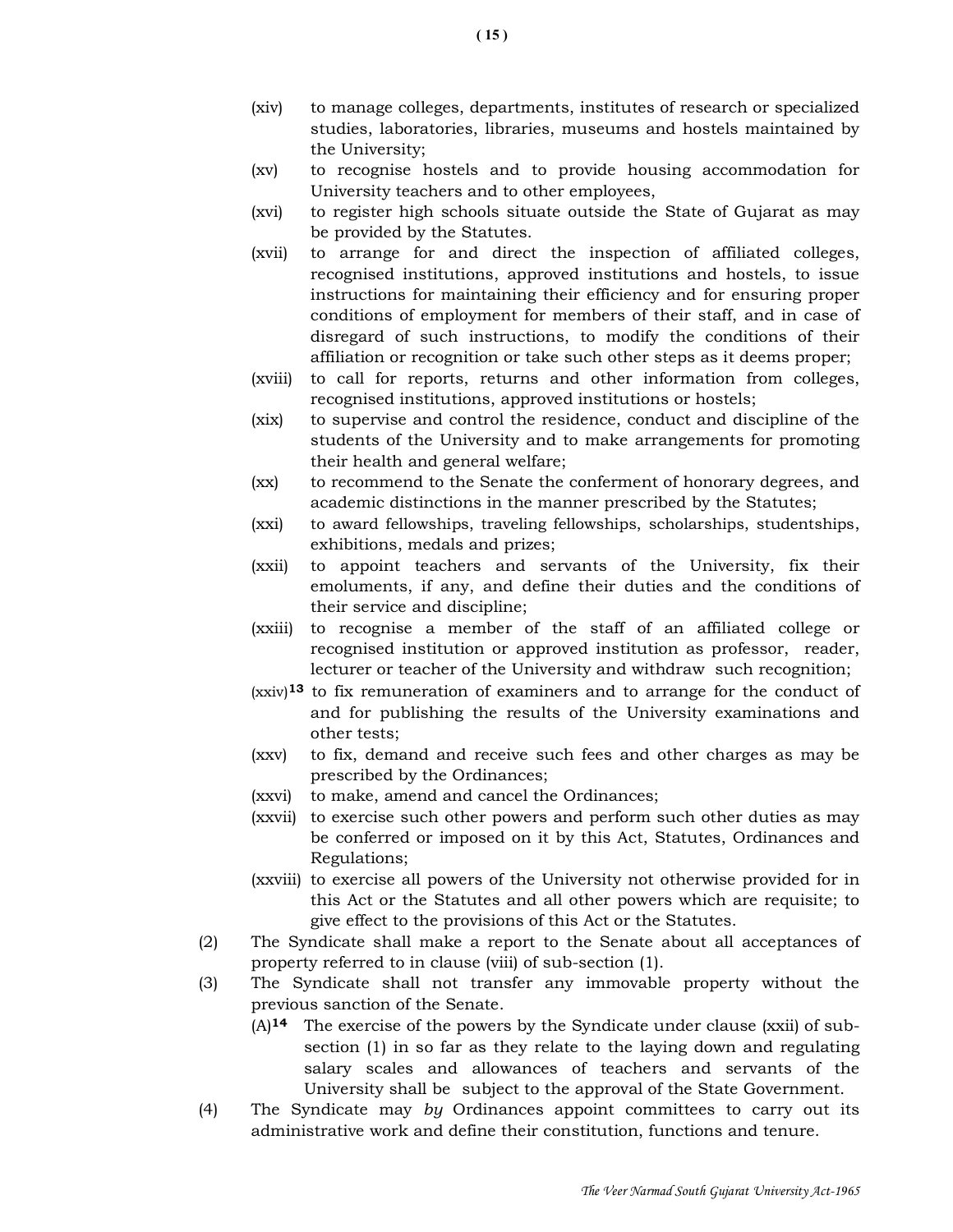## The Academic Council

- 21 (1) The Academic Council shall be the academic body of the University and shall consist of the following persons, namely:
	- (i) The Vice Chancellor Ex officio chairman;
	- (ii) The Pro Vice Chancellor <sup>3</sup>;
	- (iii) The Deans of Faculties;
	- (iv) One member other than the Dean elected by each Faculty from amongst its members;
	- (v) Two members nominated by the Syndicate from amongst its own members.
	- (2) The term of office of the members of the Academic Council other than ex officio members shall be three years.

## Powers and duties of the Academic Council

- 22. (1) The Academic Council shall have the control and general regulation of, and be responsible for the maintenance of the standards of teaching and examinations of the University.
	- (2) Without prejudice to the generality of the foregoing provision and subject to such conditions as may be prescribed by or under the provisions of this Act, the Academic Council shall exercise the following powers and perform the following duties, namely:
		- (i) to approve Regulations made by the Faculty concerned laying down courses of study;
		- (ii) to approve Regulations made by the Faculty concerned regarding the special courses of study;
		- (iii) arrange for co-ordination of studies and teaching in affiliated colleges, recognised institutions and approved institutions;
		- (iv) to promote research within the University;
		- (v) to approve proposals for allocating subjects to the Faculties;
		- (vi) to make proposals for the establishment of departments, institutes of research and specialised studies, libraries, laboratories and museums;
		- (vii) to approve and recommend to the Senate proposals for the institution of professorships, readerships, and any other posts of teachers required by the University and for prescribing the duties and fixing the emoluments of such posts;
		- (viii) to approve and recommend to the Senate proposals for the institution of fellowships, travelling fellowships, scholarships, studentships, exhibitions, medals and prizes;
		- (ix) to make Regulations regarding the examinations of the University and the conditions on which students shall be admitted to such examinations;
		- (x) to approve Regulations prescribing equivalence of examinations;
		- (xi) to approve Regulations prescribing the manner for granting exemptions from approved courses of studies in the University or in affiliated colleges for qualifying for degrees, diplomas and other academic distinctions;
		- (xii) to recommend to the Syndicate affiliations of colleges;
		- (xiii) to exercise such other powers and perform such other duties as may be conferred or imposed on it by this Act, Statutes, Ordinances and Regulations; and
		- (xiv) generally to advise the University on all academic matters.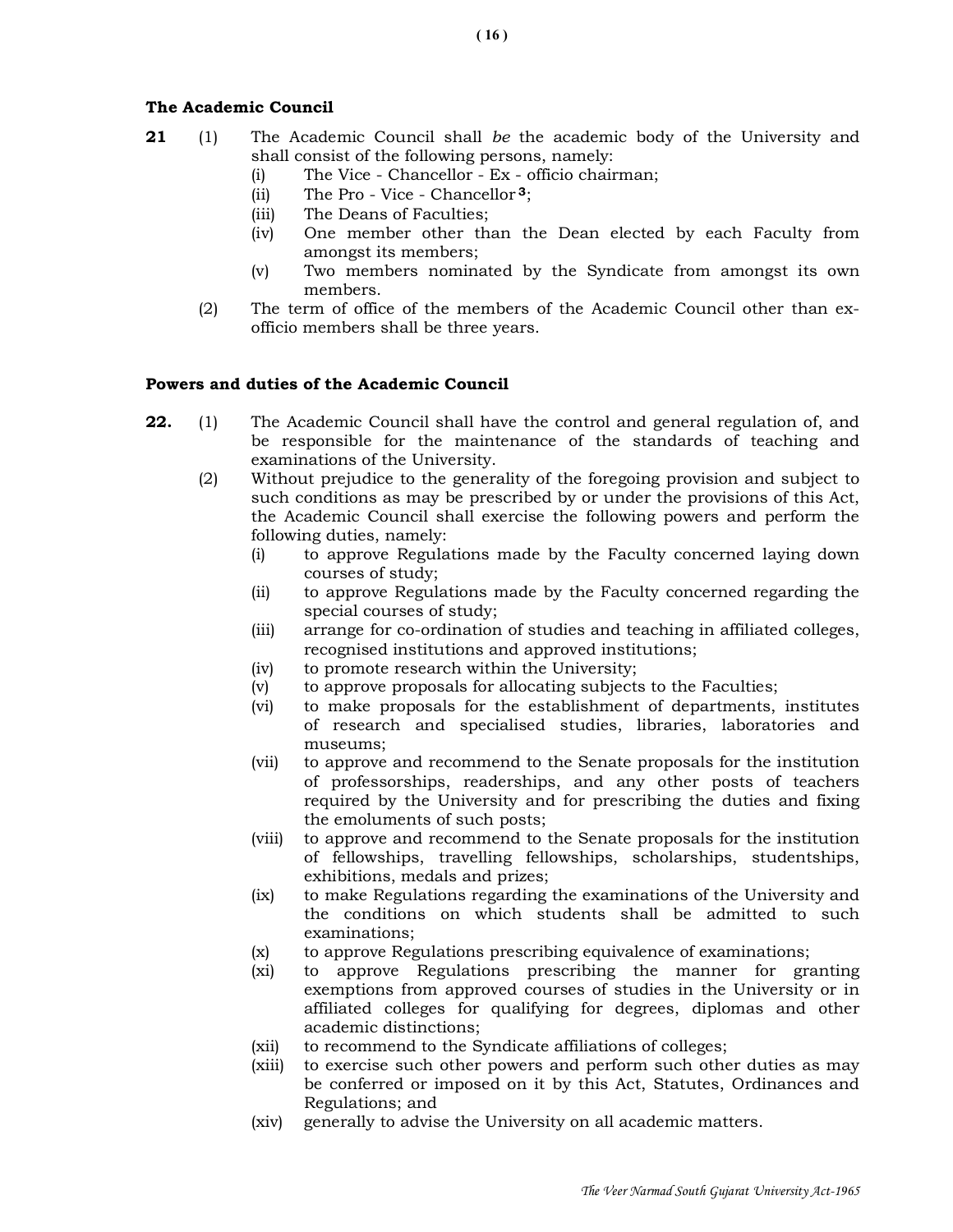## Faculties and their functions

- 23. (1) The University shall include the Faculties of Arts, Education, Science, Technology including Engineering, Agriculture, Law, Medicine, Commerce and Rural Studies and such other Faculties as may be prescribed by the Statutes. Each Faculty shall comprise such subjects as may be prescribed by the Statutes.
	- (2) Each Faculty shall consist of:
		- (i) Such of the members of the Senate as are assigned to the Faculty by the Syndicate,
		- (ii) the Chairmen of the Boards of Studies for the subjects with which the Faculty is concerned, and
		- (iii) one member elected by each such Board of Studies from amongst its members other than the Chairman,

 Provided that no member of the Senate shall be assigned to more than one Faculty.

 (3) A teacher in a subject included in more Faculties than one shall, within one month from the date on which he becomes a member of the Senate, select by intimation in writing to the Registrar, any one of such Faculties to which he wishes to be assigned. It he fails to make such selection, the Syndicate shall assign to him any one of such Faculties. A selection or assignment so made shall be irrevocable for the entire term of his membership.

### Powers and duties of the Faculty

- **24.** (1) The Faculty shall have the general control and power of regulation of, and be responsible for, the maintenance of standards of teaching and examinations of the University for the subjects assigned to the Faculty.
	- (2) Without prejudice to the generality of the foregoing provision and subject to such conditions as may be prescribed by or under the provisions of this Act, the Faculty shall exercise the following powers and perform the following duties, namely:
		- (i) to make Regulations in consultation with the Boards of Studies concerned laying down courses of study;
		- (ii) to make Regulations regarding the special courses of study;
		- (iii) to make Regulations for the standards of passing the relevant examinations in the Faculty and for awarding classes at the examinations;
		- (iv) to make proposals for promoting research within the University;
		- (v) to make proposals for allocating subjects to the Faculty:
		- (vi) to make proposals for the establishment of departments, institutes of research and specialised studies, libraries, laboratories and museums;
		- (vii) to make proposals For the institution of professorships, readerships, lectureships and any other posts of teachers required by the University and for prescribing the duties and fixing the emoluments of such posts;
		- (viii) to make proposals for the institution of fellowships, travelling fellowships, scholarships, exhibitions, medals and prizes and to make Regulations for their award;
		- (ix) to make Regulations for the maximum work-load of teachers, the minimum teaching work for every subject and the minimum laboratory work and any other prescribed work to be done by students for any subject;
		- (x) to make Regulations prescribing equivalence of examinations;
		- (xi) to make Regulations prescribing the manner for granting exemption from approved courses of studies in the University or in affiliated colleges for qualifying for degrees, diplomas and other distinctions;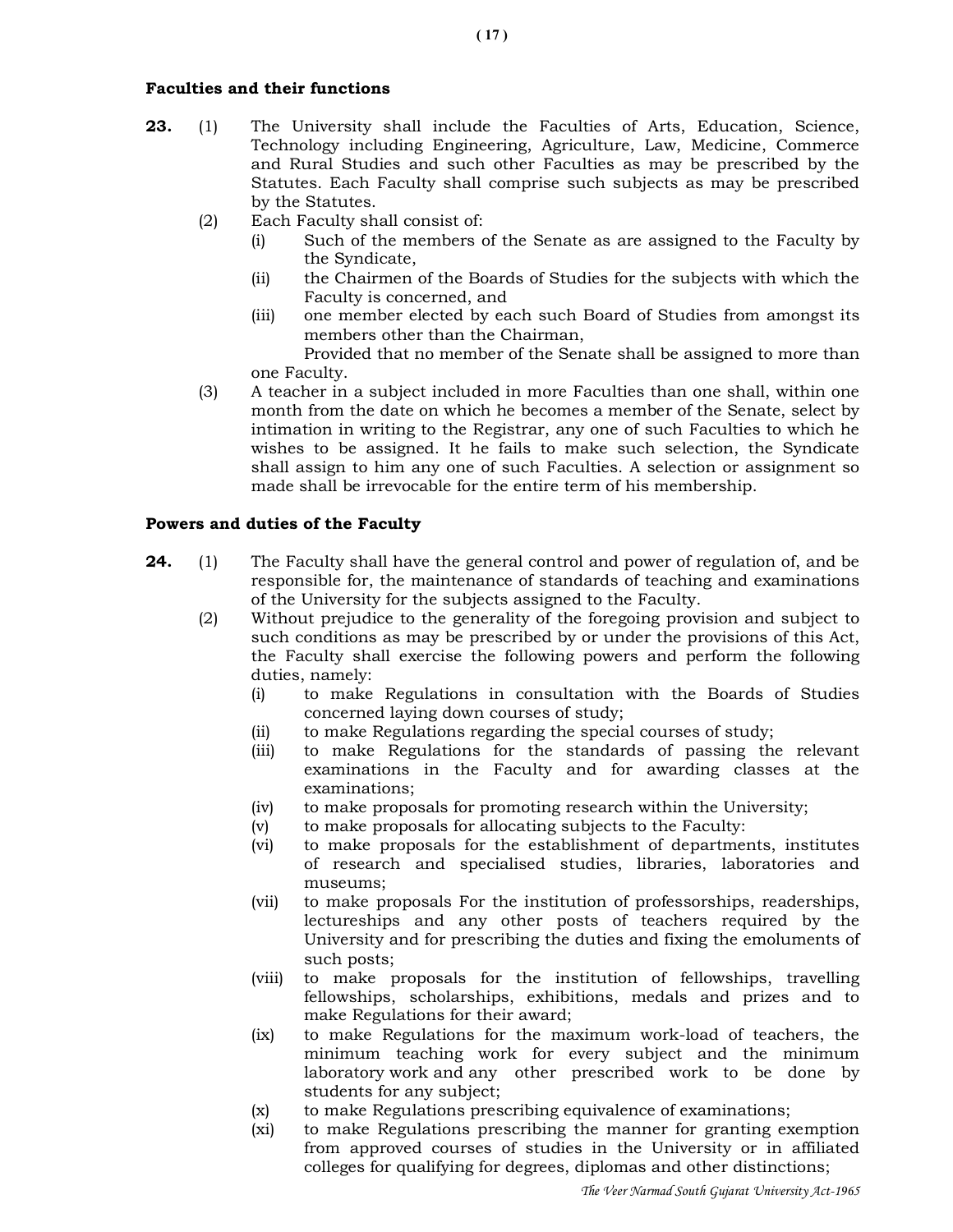- (xii) to exercise such other powers and perform, such other duties as may be conferred or imposed on it by this Act, Statutes, Ordinances and Regulations; and
- (xiii) generally to advise the University on all academic matters pertaining to the concerned courses of studies.

## Deans of Faculties

- **25.** (1) There shall be a Dean of each Faculty who shall be elected by the Faculty from amongst its members, provided that he is a member of the senate and also a teacher or a principal.
	- (2) The Dean shall hold office for a term of three years and shall be eligible for re-election for a further term of three years only.
	- (3) The Dean shall be the principal executive authority of the Faculty, and shall exercise the following powers and perform the following duties, namely:
		- (i) he shall be the chairman of the Faculty and shall preside at its meetings;
		- (ii) he may attend the meeting of any Board of Studies in the Faculty,
		- (iii) he shall supervise and co-ordinate the work of the different Boards of Studies under the Faculty;
		- (iv) he shall plan and organise seminars, refresher courses, and workshops, etc. pertaining to the subjects under the Faculty;
		- (v) he shall inspect and guide the University departments, affiliated colleges, recognised institutions and approved institutions in respect of subjects under the Faculty;
		- (vi) he shall be responsible for the due observance of the Statutes, the Ordinances, and the Regulations relating to the Faculty; and (vii) he shall recommend to the Syndicate for approval, proposals for the programmes of visiting teachers and for the exchange of teachers.

## Boards of Studies

- **26.** (1) There shall be a Board of Studies for every subject or group of subjects as may he prescribed by the Statutes.
	- (2) Subject to the provisions of sub section (3) each Board shall consist of
		- (i) the head of the University department, if any, in the subject;
		- ii) heads of the departments in the special subjects taught at degree level in the colleges and recognised institutions,
		- (iii) not more than three experts in the subject co-opted by the members of the Board.
	- (3) Each Board shall consist of at least four members.
		- Provided that where the numbers is less than four, the Vice -Chancellor shall nominate such number of members as may be necessary to make up the deficiency, subject, however to the condition that the total number of coopted and nominated members shall not exceed three.
	- (4) The Chairman of the Board shall be elected by the members of the Board, from amongst the members specified in clauses (i) and (ii) of subsection (2) The person to be elected as Chairman shall, as far as possible, be a person qualified to teach Post- graduate courses.
	- (5) The powers and duties of a Board of Studies shall he as follows:
		- (i) to recommend courses of studies in the subject;
		- (ii) to recommend and prescribe where necessary, books for study in the subject;
		- (iii) to recommend programmes for extension services and research in the subject;
		- (iv) to recommend organisation of seminars, refresher courses and workshops to the Dean of the Faculty;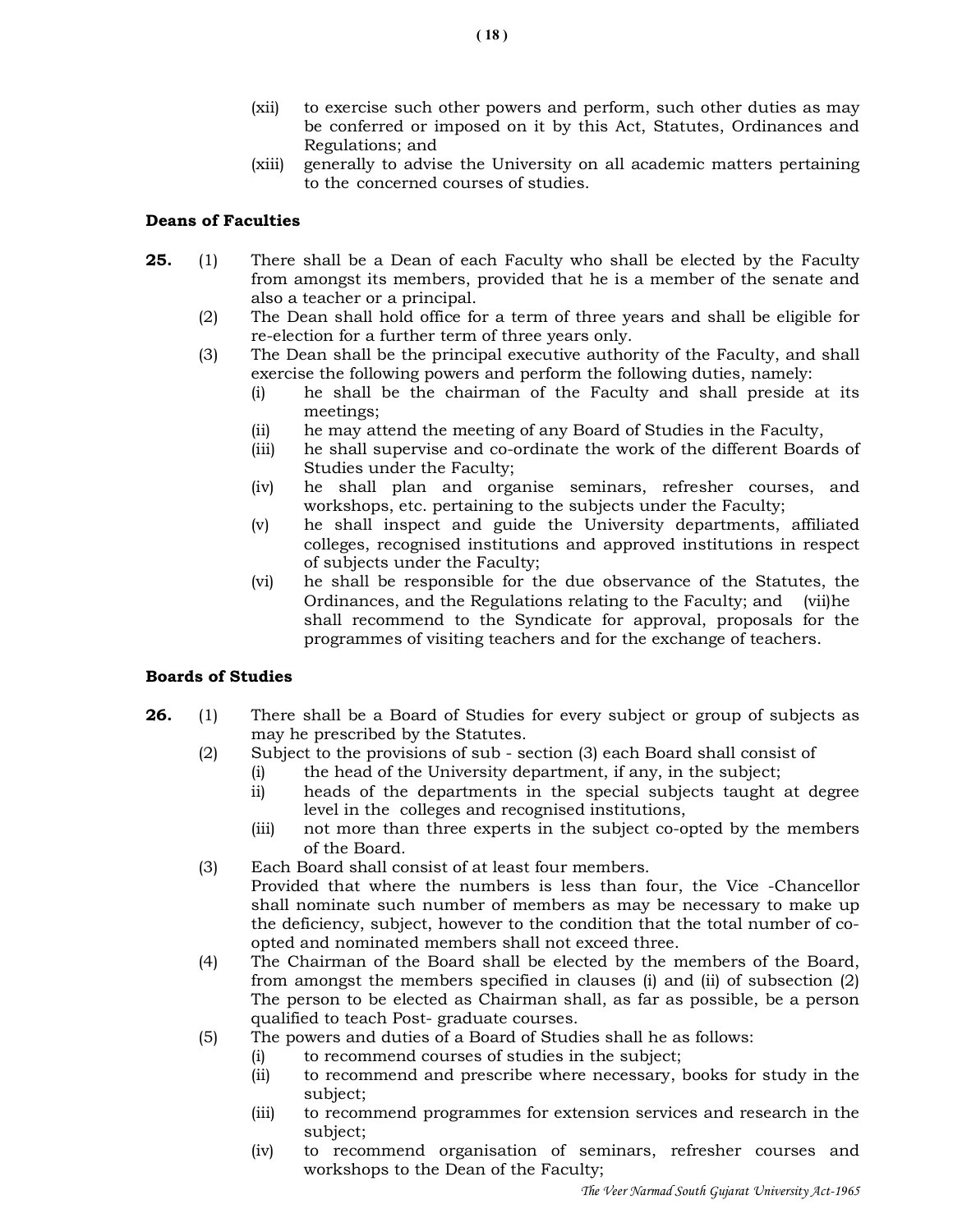- (v) to recommend programmes for experiments and research in the courses of studies prescribed in the subject;
- (vi) to recommend schemes for preparation and translation of books in the subject and suggest bibliography of books of study;
- (vii) to frame and propose Regulations pertaining to the courses of studies and examinations in the subject;
- (viii) to review periodically the terminology current in the subject; and
- (ix) such other powers and duties as may be prescribed by the Statutes.
- (6) A Board of Studies shall meet at least twice during an academic term as determined by Ordinances.
- (7) The term of office of a Board of Studies shall be three years.

### University Boards

27. The University may establish a Board of Extra - Mural Studies, a Board for Students' Welfare and a Board for Hostels and such other Boards as may be prescribed by the Statutes.

## Constitution, powers, etc. of Boards

- **28.** (1) The constitution, powers and duties of the Boards and Bodies as are under this Act or as may be declared by the Statutes to be, authorities of the University shall be as prescribed by the Statutes.
	- (2) The constitution, powers and duties of other Boards shall be as prescribed by the Ordinances.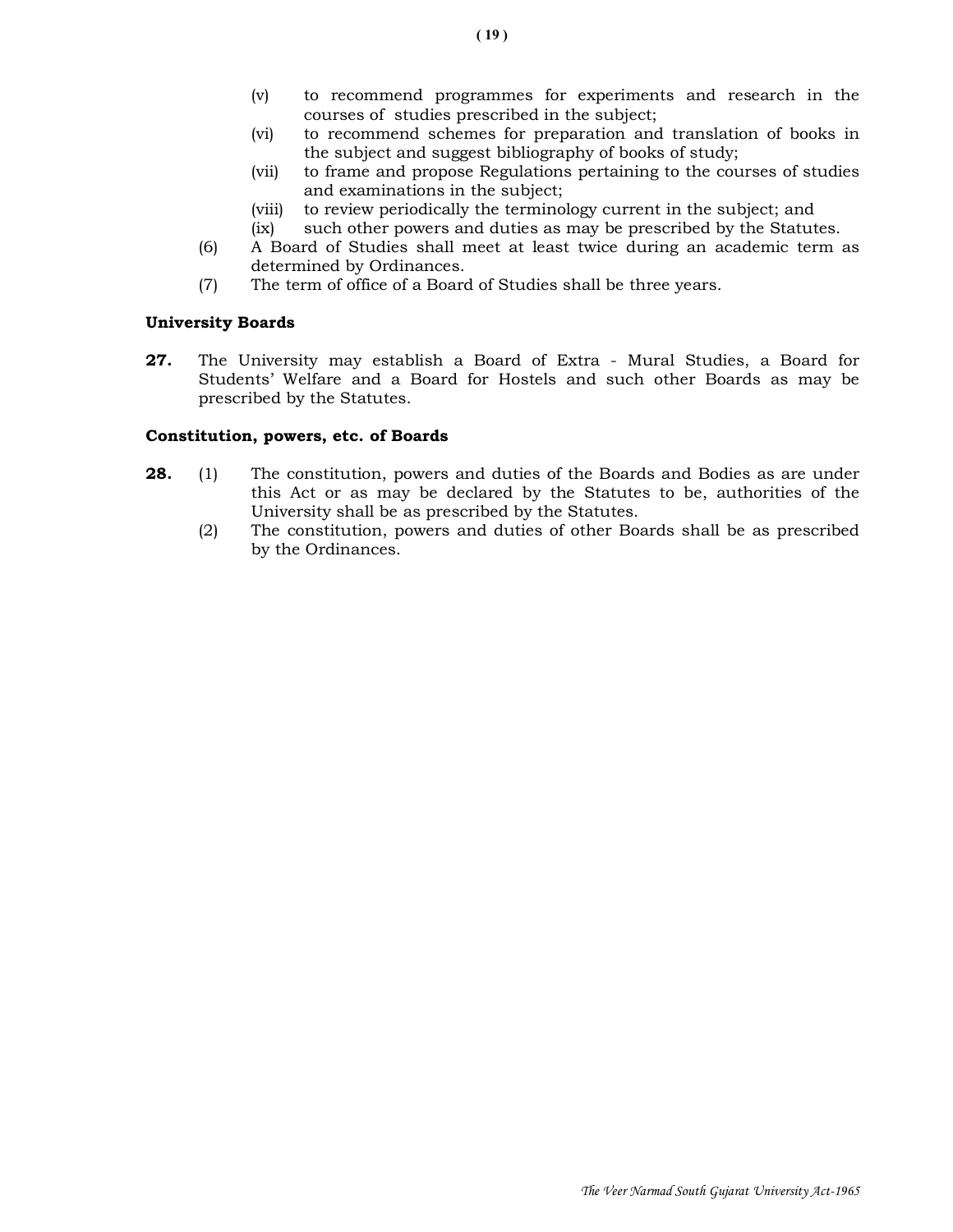# CHAPTER - V STATUTES, ORDINANCES AND REGULATIONS

#### **Statutes**

- 29. Subject to such conditions as may be prescribed by or under the provisions of this Act, the Statutes may provide for all any of the following matters, namely:
	- (i) conferment of honorary degrees;
	- (ii) holding of convocations to confer degrees;
	- (iii) Powers and duties of the officers of the University;
	- (iv) constitution, powers and duties of the authorities of the University, save as provided in this Act;
	- (v) institution and maintenance by the University of departments, institutes of research or specialised studies and hostels;
	- (vi) acceptance and management of bequests, donations and endowments;
	- (vii) registration of graduates and maintenance of a register of registered graduates;
	- (viii) procedure at meetings of the authorities of the University and for the transaction of their business;
	- (ix) qualifications of professors, readers, lecturers and teachers in affiliated colleges and recognised institutions;
	- (x) all matters which by this Act are to be or may be prescribed by the Statutes.

## Making, amendment, operation and repeal of Statutes

- **30.** (1) The Statutes may be made by the Senate or may be amended, repealed or added to by Statutes made by the Senate in the manner hereinafter provided.
	- (2) The Senate may take into consideration the draft of a Statute either of its own motion or on a proposal by the Syndicate.
	- (3) The Syndicate may propose to the Senate draft of any Statute to be passed by the Senate.
	- (4) Such draft shall be considered by the Senate at its next succeeding meeting. The Senate may approve such draft and pass the Statute or may reject it or return it to the Syndicate for reconsideration either in whole or in part together with any amendments which the Senate may suggest. After any draft so returned has been further considered by the Syndicate together with any amendments suggested by the Senate, it shall be again presented to the Senate with the report of the Syndicate thereon and the Senate may then deal with the draft in any manner it thinks fit.
	- (5) Where a Statute affects the powers or duties of any officer, authority or Board of the University —
		- (i) the Syndicate shall, before proposing the draft of such Statute, ascertain and consider the views of the officer, authority or board concerned; and
		- (ii) the Senate, before passing any such Statute taken into consideration of itsown motion, shall ascertain and consider the views of the officer, authority or hoard concerned and the opinion of the Syndicate.
	- (6) Every Statute passed by the Senate shall he submitted to the Chancellor who may give or withhold his assent thereto or refer it back to the Senate for consideration.
	- (7) No Statute passed by the Senate shall have validity until assented to by the Chancellor.

## **Ordinances**

**31.** Subject to such conditions as may be prescribed by or under the provisions of this Act, the Syndicate may make Ordinances to provide for all or any of the following matters: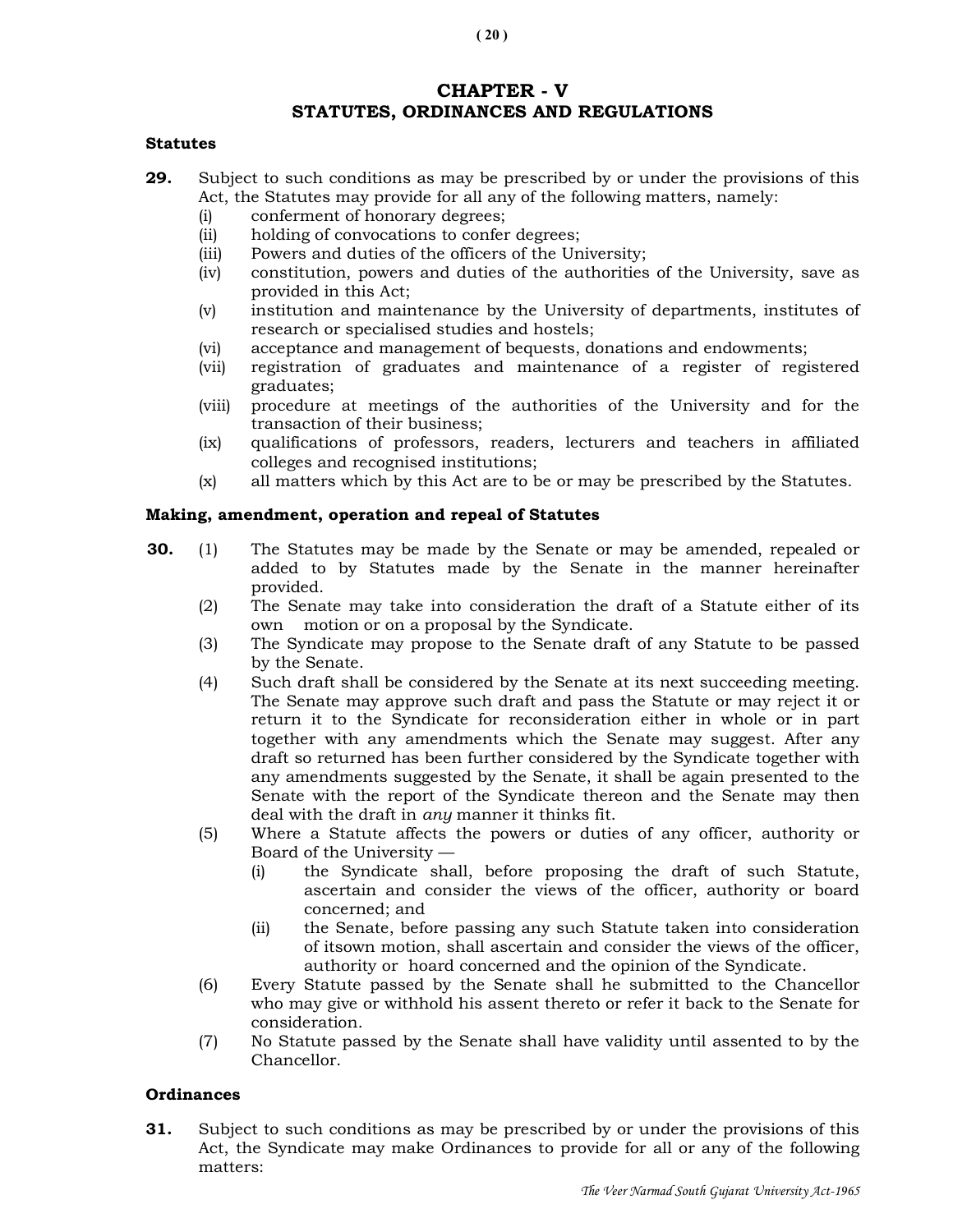- (i) conditions under which students shall be admitted to courses of studies for degrees, diplomas and other academic distinctions;
- (ii) conditions governing the appointment and the duties of examiners;
- (iii) conduct of examinations;
- (iv) recognition of teachers of the University.
- (v) conditions of residence, conduct and discipline of students of the University;
- (iv) recognition of hostels;
- (vii) inspection of affiliated colleges, recognised institutions, approved institutions and- hostels;
- (viii) rules to be observed and enforced by colleges and recognised institutions and approved institutions in respect of transfer of students;
- (ix) mode of execution of contracts or agreements for, or on behalf of, the University;
- (x) matters which by this Act or the Statutes are to be or may be provided for by the Ordinances; and
- (xi) generally all matters for which provision is, in the opinion of the Syndicate, necessary for the exercise of the powers conferred or the performance of the duties imposed upon the Syndicate by this Act or the Statutes.

## Making of Ordinances

- **32.** (1) Ordinances shall be made by the Syndicate: Provided that no Ordinance concerning the matters referred to in clauses (i) to (iv) of section 31 or any other matter connected with the maintenance of the standards of teaching and examinations within the University shall be made unless a draft of the same has been proposed by the Academic Council.
	- (2) The Syndicate shall not have power to amend any draft proposed by the Academic Council under sub - section (I) but may reject it or return it to the Academic Council for reconsideration, either in whole or in part together with any amendments which the Syndicate may suggest.
	- (3) All Ordinances made by the Syndicate shall, except as provided by this Act, have effect from such date as it may direct but every Ordinance so made shall be laid before the Senate and shall be considered by the Senate at its next succeeding meeting.
	- (4) The Senate shall have power by a resolution to cancel or to refer back but not to amend any such Ordinance. The resolution cancelling any such Ordinance shall be passed by a majority of not less than two -thirds of the members present at such meeting, the majority comprising not less than one-half of the members of the Senate.
	- (5) The Vice Chancellor shall, on application of not less than one-third of the members of the Senate, suspend the operation of any such Ordinance until the Senate has considered it as provided in sub - section (3).

## Regulations and Rules

- 33. (1) The Academic Council, or as the case may be the Faculty may, subject to the approval of the Academic Council, make Regulations, consistent with this Act, the Statutes and the Ordinances providing for all matters which by this Act, the Statutes or the Ordinances are to be provided for by Regulations and for all other matters solely concerning itself.
	- (2) Any authority of the University specified in clauses (v) to (x) of section 15 may, subject to the approval of the Syndicate, make rules, consistent with this Act, the Statutes, Ordinances and Regulations, providing for all matters solely concerning such authority.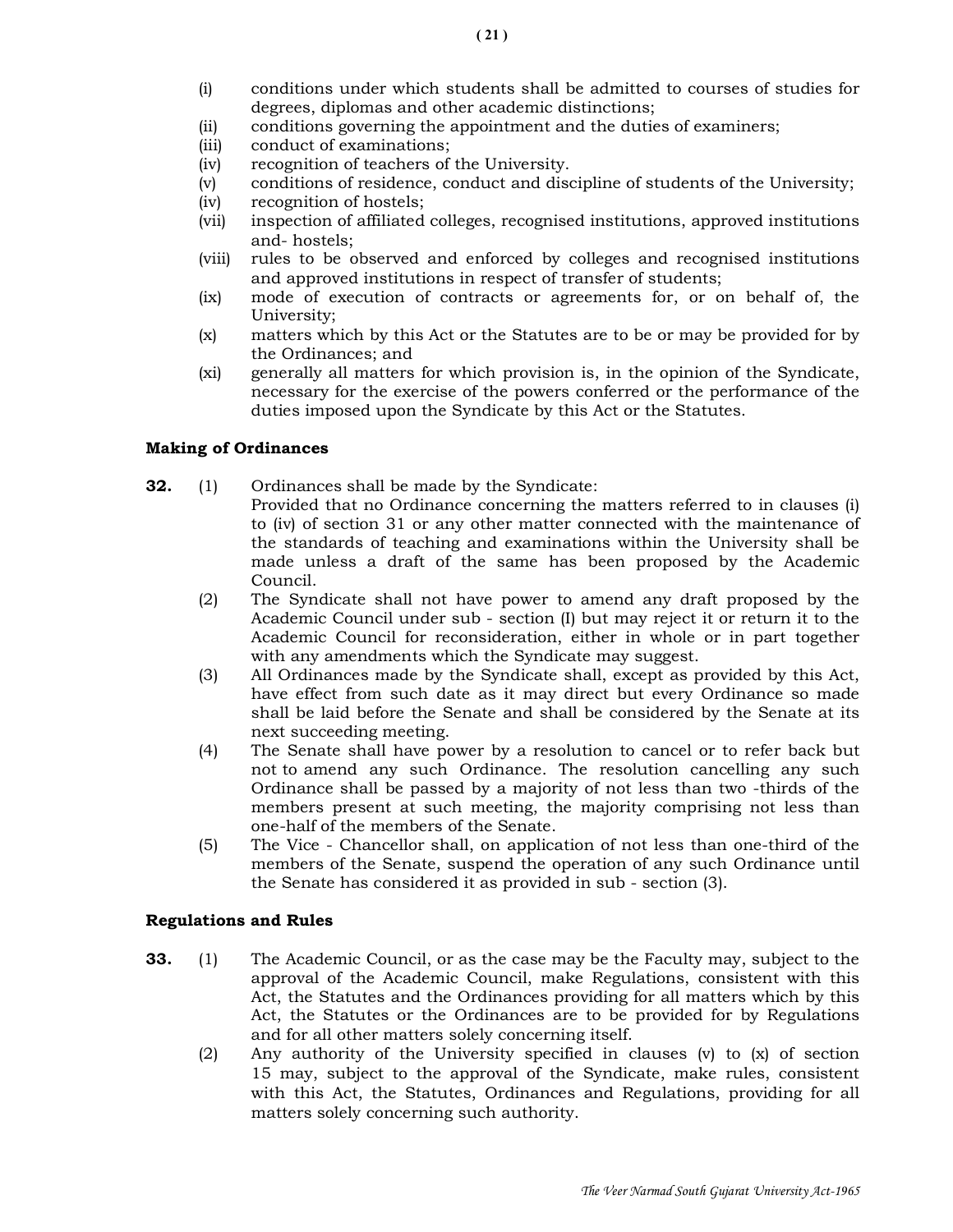# CHAPTER – VI AFFILIATION, RECOGNITION AND APPROVAL

## Affiliation

- 34. (1) A College applying for affiliation to the University shall send a letter of application to the Registrar, and shall satisfy the Syndicate and the Academic Council -
	- (a) that the college will supply a need in the locality, having regard to the type of education intended to be provided by the college, the existing provision for the same type of education made by other colleges in the neighbourhood, and the suitability of the locality where the college is to be established;
	- (b) that the college is to be under the management of a regularly constituted governing body;
	- (c) that the strength and qualifications of the teaching staff and the conditions governing their tenure of office are such as to make due provision for the courses of instruction, teaching or training to be undertaken by the college;
	- (d) that the buildings in which the college is to be located are suitable, and that provision will be made, in conformity with the Ordinances, for the residence in the college or is lodgings approved by the college, of students not residing with their parents or guardians, and for the supervision and welfare of students;
	- (e) that due provision has been made or will be made for a library;
	- (f) where affiliation is sought in any branch of experimental science, that arrangements have been or will be made in conformity with the Statues, Ordinances and Regulations for imparting instruction in that branch of science in a properly equipped laboratory or museum;
	- (g) that due provision will, as far as circumstances may permit, be made for the residence of the Principal and some members of the teaching staff in or near the college or the place provided for the residence of the students;
	- (h) that the financial resources of the college are such as to make due provision for its continued maintenance and efficient working; and
	- (i) that the college rules fixing the fees (if any) to be paid by the students have not been so framed as to involve such competition with any existing college in the same neighborhood as would be injurious to the interests of education.
	- (2) the application shall contain an assurance that after the college is affiliated, any transference of management and all changes in the teaching staff and all other changes with result in any of the aforesaid requirements not being fulfilled or continued to be fulfilled shall be forthwith reported to the Syndicate.
	- (3) On receipt of a letter of application under sub section (1) the Syndicate shall -
		- (a) direct a local inquiry to be made by a competent person or persons authorised by the Syndicate in this behalf in respect of the matters referred to in sub-section (1) and such other matters as may be deemed necessary and relevant;
		- (b) make such further inquiry as may appear to it to be necessary;
		- (c) give due consideration to the request, if any, made by the applicant for a reconsideration of any of the conditions conveyed to him;
		- (d) record its opinion after consulting the Academic Council on the question whether the application should be granted or refused either in whole or in part, stating the result of any inquiry under clauses (a), (b) and (d) of sub-section (1).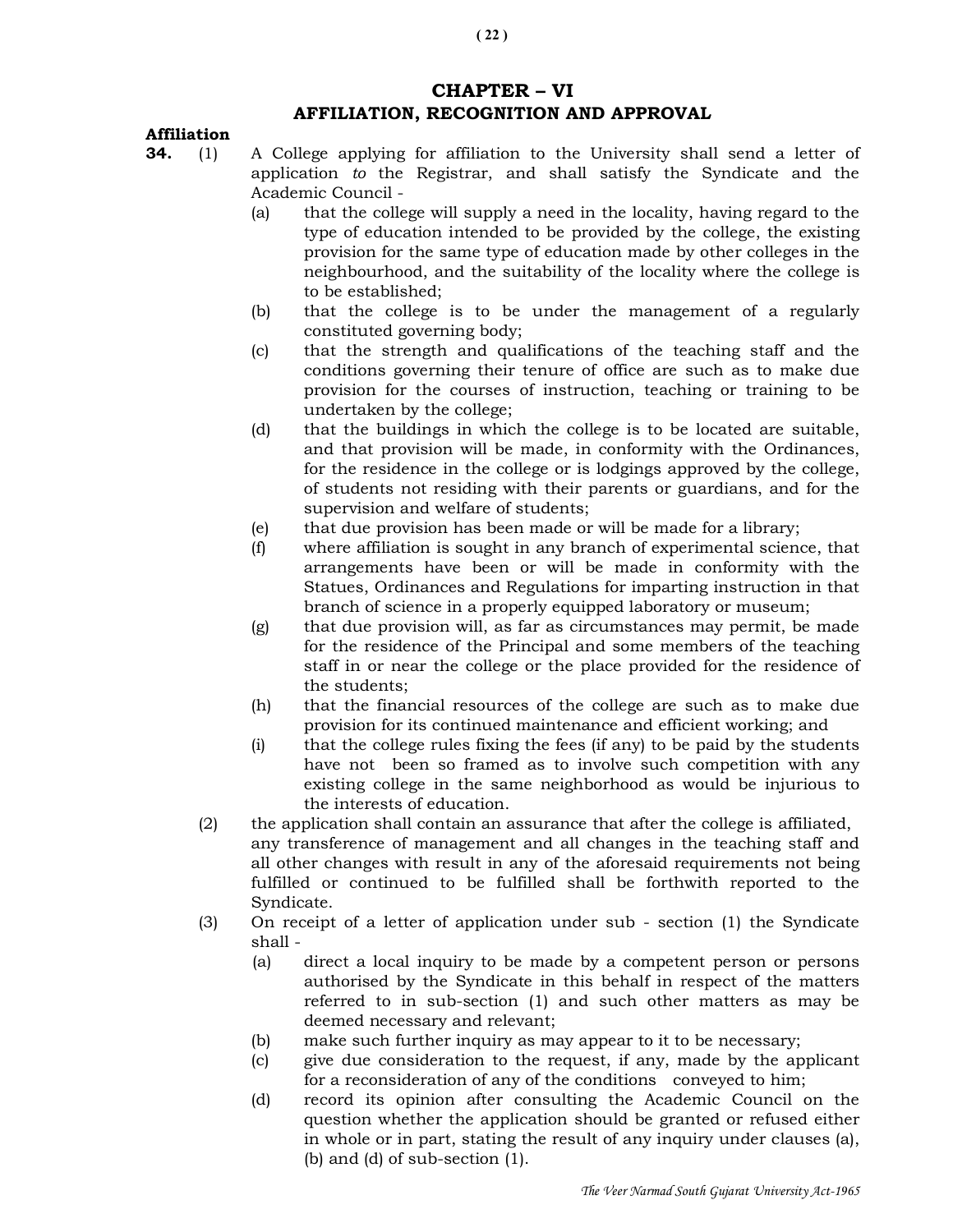- (4) The Registrar shall submit the application and all proceedings, if any, of the Academic Council and the Syndicate relating thereto, to the State Government which, after such inquiry as may appear to it to be necessary, shall grant of refuse the application or any part there of.
- (5) Where the application or any part thereof is granted, the order of the State Government shall specify the courses of instruction in respect of which the college is affiliated, and, where the application or any part thereof is refused, the grounds of such refusal shall be stated.
- (6) As soon as possible after the State Government makes its order, the Registrar shall submit to the Senate a full report regarding the application, the action taken thereon under sub - sections (3) to (5) and of all proceeding connected therewith.
- (7) An application under sub section (1) may be withdrawn at any time before an order is made under sub - section (4).

## Extension of affiliation

35. Where a college desires to add to the courses of instruction in respect of which it is affiliated the procedure prescribed by section 34 shall, so far as may be, be followed.

# Recognition of institutions of research and specialised studies

- **36.** (1) The Syndicate shall have the power after consultation with the Academic Council, to recognise as a recognised institution any institution of research or specialised studies other than a college.
	- (2) An institution which desires to have such recognition shall send a letter of application to the Registrar and shall give full information in the letter of application in respect of the following matters, namely :-
		- (a) Constitution and personnel of the managing body;
		- (b) subjects and courses in regard to which recognition is sought;
		- (c) accommodation, equipment, library facilities and the number of students for whom provision has been or is proposed to be made;
		- (d) the strength of the staff, their qualifications and salaries and the research work done by them;
		- (e) fees levied or proposed to be levied and the financial provision made for capital expenditure on buildings and equipment and for the continued maintenance and efficient working of the institution,
	- (3) Before taking the application into consideration the Syndicate may call for any further information which it may deem necessary.
	- (4) If the syndicate decides to take the application into consideration, it may direct a local inquiry to be made by a competent person or persons authorised by it in this behalf. After considering the report made as a result of such local inquiry and making such further inquiry as may appear it to be necessary, the Syndicate shall, after obtaining the opinion of the Academic Council, grant or refuse the application or any part thereof. Where the application or any part thereof is granted, the Syndicate shall specify the subjects and courses of instruction in respect of which the institution is recognised and make a report to that effect to the Academic Council and the Senate at their next succeeding meetings. Where the application or any part thereof is refused, the grounds of such refusal shall be stated.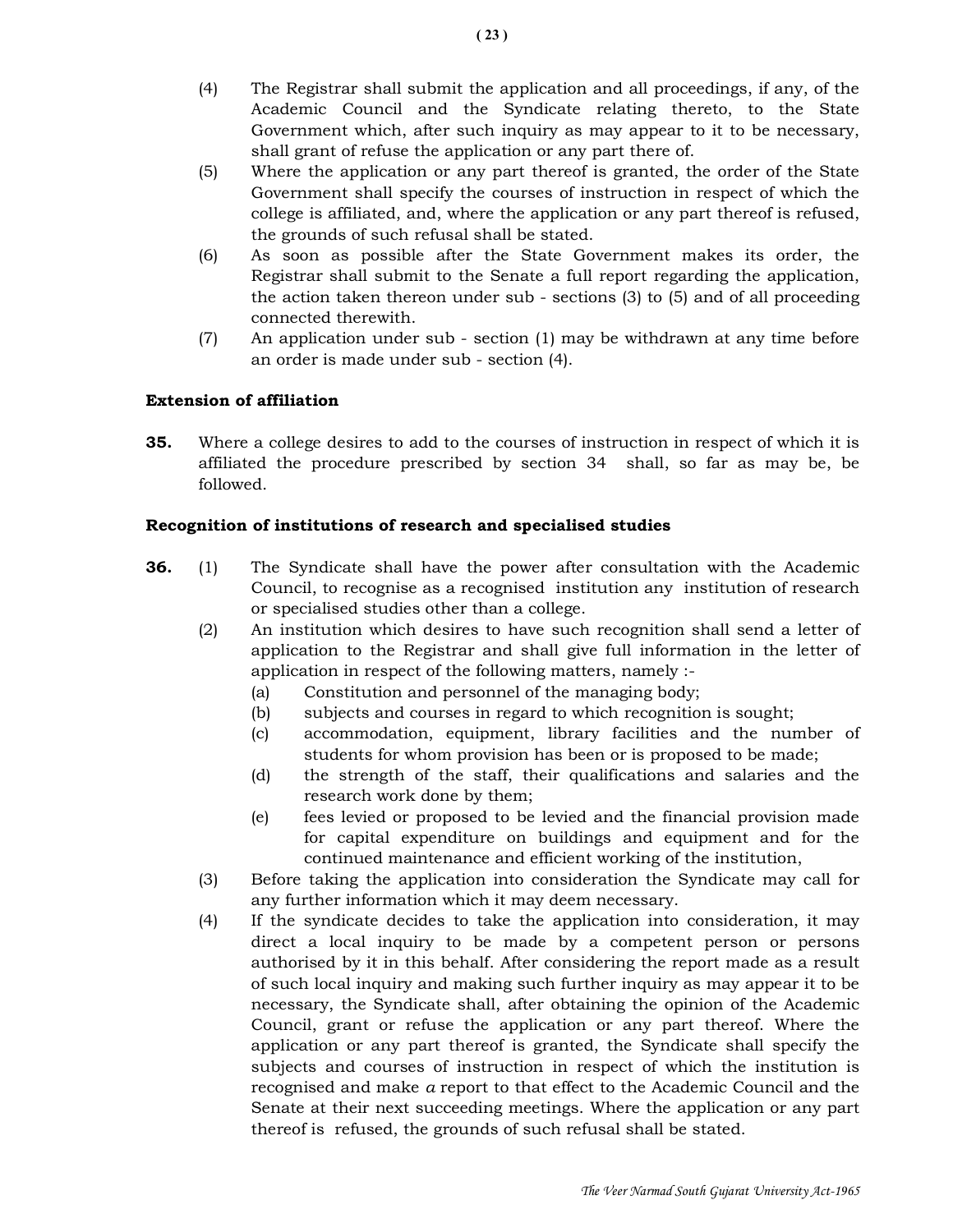## Approval of Institutions

- **37.** (1) The Syndicate shall have the power after consultation with the Academic Council, to approve an institution as an" approved institution " for specialised studies, laboratory work, internship, research or other academic work approved by the Academic Council, under the guidance of a single qualified teacher.
	- (2) An institution which desires to have such approval shall send a letter of application to the Registrar and shall give full information in the letter or application in respect of the following matters, namely :-
		- (a) the name, qualifications, experience and research work of the teacher under whom approved work is to be done;
		- (b) the nature of work or the subjects for which work is proposed to be done;
		- (c) accommodation, equipment, library facilities, and the number of students for whom provision has been made or is proposed to be made;
		- (d) fees levied or proposed to be levied and the financial provision made for capital expenditure on buildings and equipment and for the continued maintenance and efficient working of the institution.
	- (3) Before taking the application into consideration the Syndicate may call for any further information which it may deem necessary.
	- (4) If the Syndicate decides to take the application into consideration, it may direct a local inquiry to be made by a competent person or persons authorised by it in this behalf. After considering the report made as a result of such local inquiry and making such further inquiry as may appear to it to be necessary, the Syndicate shall, after obtaining the opinion of the Academic Council, grant or refuse the application or any part thereof. Where the application or any part thereof is granted, the Syndicate shall specify the subjects and courses of instruction in respect of which the institution is approved and make a report to that effect to the Academic Council and the Senate at their next succeeding meetings. Where the application or any part thereof is refused, the grounds of such refusal shall be stated.

## Inspection of colleges and reports

- **38.** (1) Every affiliated college, recognised institution and approved institution shall furnish such reports, returns and other information as the Syndicate, after consulting the Academic Council, may require to enable it to judge the efficiency of the college or institution.
	- (2) The Syndicate shall cause every such college or institution to be in specified from time to time by one or more competent persons authorised by the Syndicate in this behalf.
	- (3) The Syndicate may call upon any college or institution so inspected to take, within a specified period, such action as may appear to it to be necessary in respect of any of the matters referred to in sub-section (I) of section 34 and sub-section (2) of section 36, or as the case may be, sub-section (2) of section 37.

### Withdrawal of affiliation

**39.** (1) The rights conferred on a college by affiliation may be withdrawn in whole or in part or modified if the college has failed to carry out any of the provisions of sub-section (I) of section 34 or the college has failed to observe any of the conditions of its affiliation or the college is conducted in a manner which is prejudicial to the interests of education.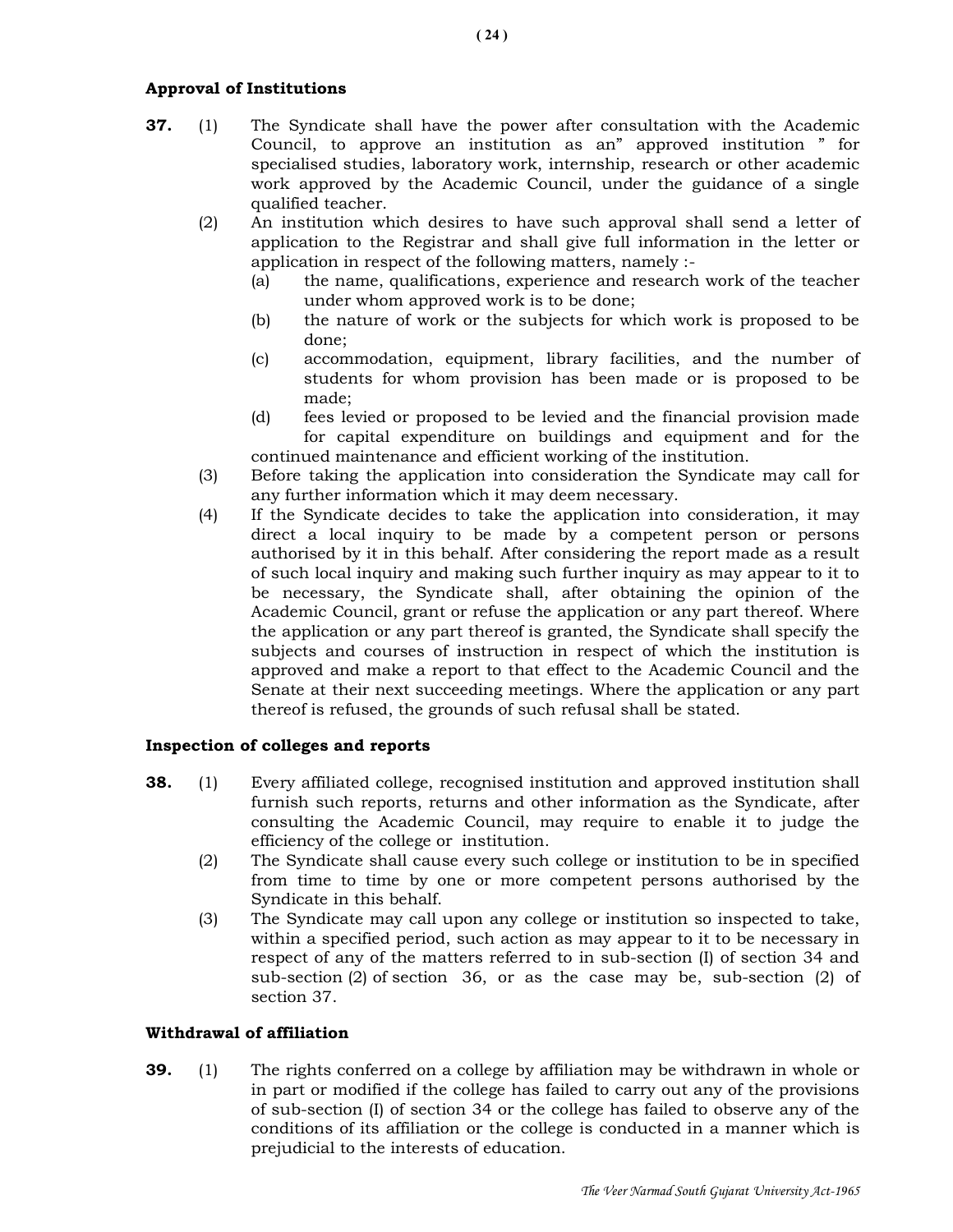- (2) A motion for the withdrawal or the modification of such rights shall be initiated only in the Syndicate. The member of the Syndicate who intends to move such a motion shall give notice of it and shall state in writing the grounds on which it is made.
- (3) Before taking the said motion into consideration the Syndicate shall send a copy of the notice and written statement mentioned in sub-section (2) to the principal of the college concerned together with an intimation that any representation in writing submitted within a period specified in such intimation on behalf of the college will be considered by the Syndicate.

 Provided, that the period so specified may, if necessary, be extended by the Syndicate.

- (4) On receipt of the representation or on the expiry of the period referred to in sub-section (3), the Syndicate after considering the notice of motion, statement and representation, and after such inspection by competent person or persons authorised by the Syndicate in this behalf, and such further inquiry as may appear to it to be necessary and after consulting the Academic Council, shall make a report to the Senate.
- (5) On receipt of the report under sub section (4) the Senate shall, after such further inquiry, if any, as may appear to it to be necessary, record its opinion in the matter:

 Provided, that no resolution of the Senate recommending the withdrawal of affiliation shall be deemed to have been passed by it unless the resolution has obtained the support of two-thirds of the members present at a meeting of the . Senate, such majority comprising not less than one-half of the members of the Senate.

- (6) The Registrar shall submit the proposal and all proceedings, if any, of the Academic Council, the Syndicate and the Senate relating thereto, to the State Government which, after such further inquiry, if any, as may, appear to it to be necessary, shall make such order as it deems fit and communicate it to the Senate.
- (7) Where by an order made under sub-section (6), the rights conferred by affiliation are withdrawn in whole or in part or modified, the grounds for such withdrawal or modification shall be stated in the order.

## Withdrawal of recognition

- 40. (1) The rights conferred on an institution by recognition may be withdrawn or suspended for any period if the institution has failed to observe any of the conditions of its recognition or the institution is conducted in a manner which is prejudicial to the interest of education.
	- (2) A motion for such withdrawal or suspension shall be initiated only in the Syndicate. The member of the Syndicate who intends to move such a motion shall give notice of it and shall state in writing the grounds on which it is made.
	- (3) Before taking the said motion into consideration, the Syndicate shall send a copy of the notice and written statement mentioned in sub-section (2) to the head of the institution concerned, together with an intimation that any representation in writing submitted within a period specified in the intimation on behalf of the institution will be considered by the Syndicate:

 Provided that the period so specified may, if necessary, be extended by the Syndicate.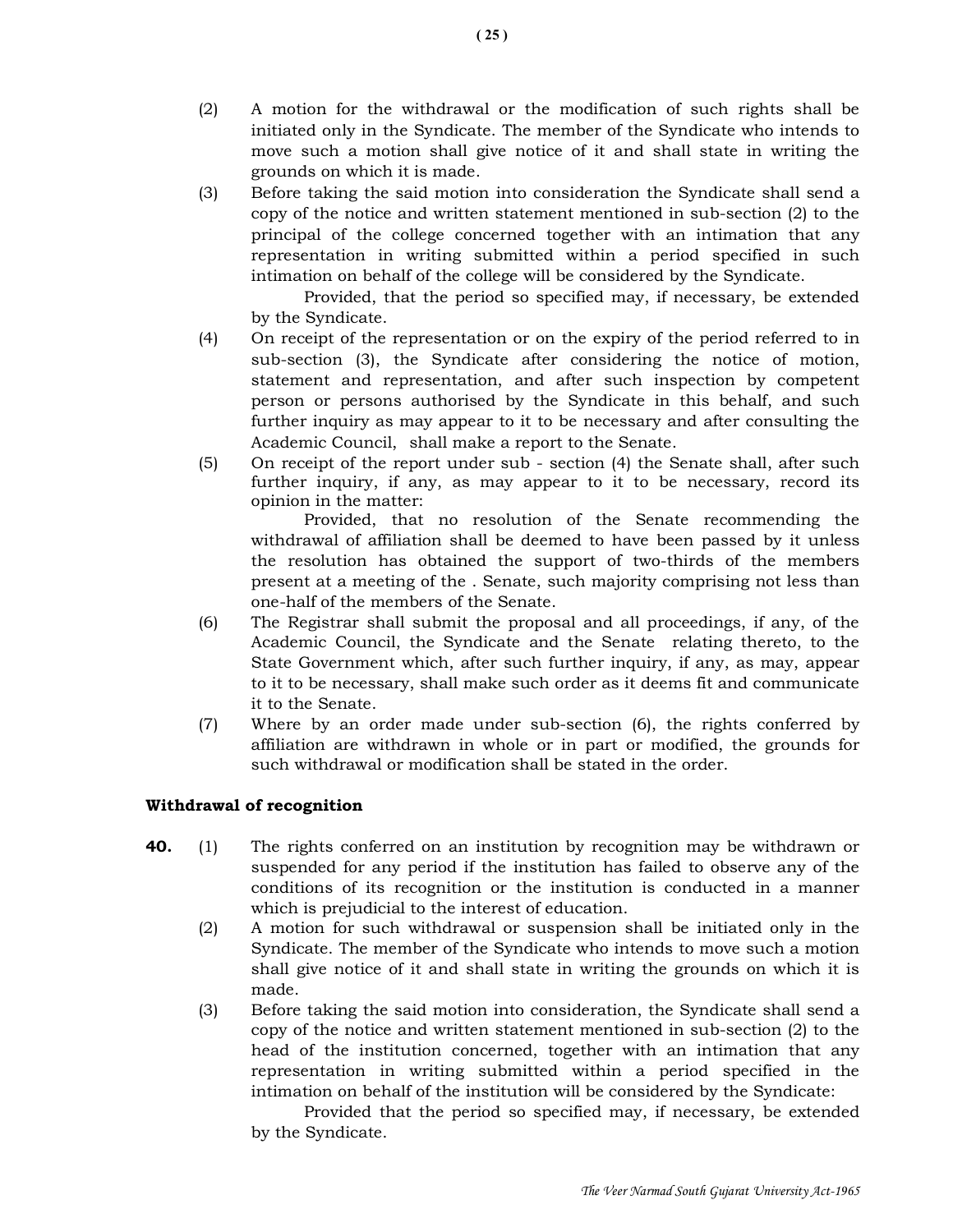- (4) On receipt of the representation or on the expiry of the period referred to in sub-section (3) the Syndicate, after considering the notice of motion, statement and representation and after such inspection by any competent person or persons authorised by the Syndicate in this behalf, and after such further inquiry as may appear to it to be necessary, and after consulting the Academic Council, shall make a report to the Senate if the Syndicate decides that the recognition should be withdrawn or suspended. No such report for withdrawal or suspension shall be made unless a resolution to that effect is supported by at least two thirds of the members present at the meeting of the Syndicate.
- (5) On receipt of the report under sub-section (4) the Senate shall, after such further inquiry, if any, as may appear to it to be necessary, decide whether the recognition should be withdrawn or suspended, as the case may be:

 Provided that the recognition shall not be withdrawn or suspended unless a resolution of the Senate to that effect is supported by a majority of at least two - thirds of the members present at the meeting of the Senate, such majority comprising not less than one-half of the members of the Senate.

## Withdrawal of approval

- 41. (1) The rights conferred on an institution by approval may be withdrawn or suspended for any period by the Syndicate if the institution has failed to observe any conditions of its approval or the work assigned to it is conducted in a manner which is prejudicial to the interest of education, or the teacher recognised by the University leaves the institution.
	- (2) Before making an order under sub-section (1) in respect of any approved institution, the Syndicate shall by notice in writing, call upon the institution to show cause within one month from the date of the receipt of the notice, why such an order should not be made. The period so given for showing the cause may, if necessary, be extended by the Syndicate.
	- (3) On receipt of the explanation, if any, made by the institution in reply to the notice, and where no such reply is received, on the expiry of the period referred to in sub-section (2), the Syndicate shall, after consulting the Academic Council and after such inquiry, if any, as may appear to it to be necessary, decide whether the approval should be withdrawn or as the case may be, suspended and make an order accordingly.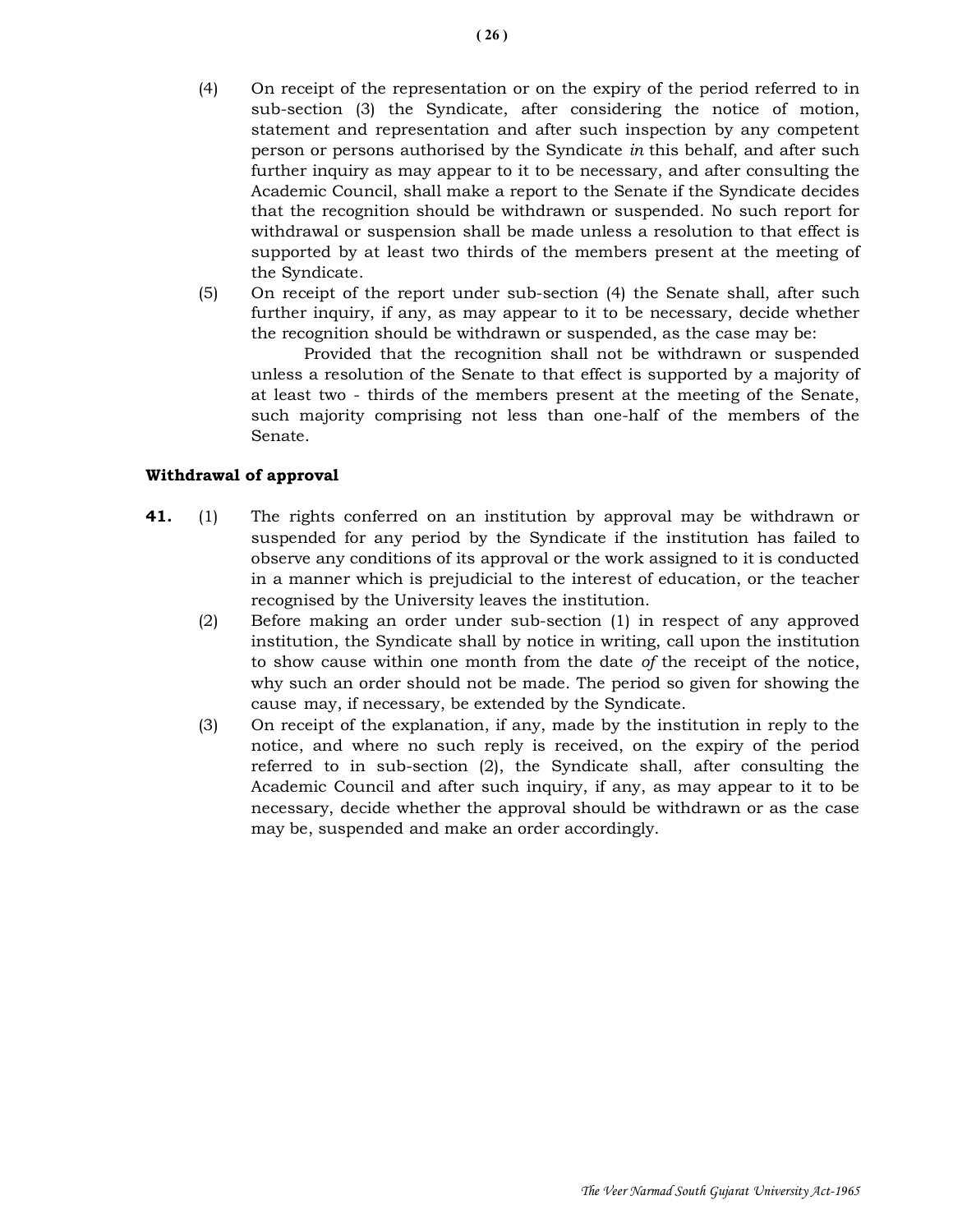# CHAPTER – VII POSTGRADUATE TEACHING.

#### Postgraduate teaching

- 42. (1) Within the University Area all postgraduate instruction, teaching and training shall be conducted by the University or by such affiliated colleges or institutions and in such subjects as may be prescribed by the Statutes.
	- (2) For the purpose of organising and coordinating the postgraduate instruction, teaching and training in the University Area, there shall be constituted a Board to be known as the Board of University Teaching. The constitution, powers and duties of the Board shall be as prescribed by the Statutes.
	- (3) All postgraduate departments shall ordinarily be located at the head quarters of the University. However, the University may locate any of such departments at a place or places outside its headquarters.
	- (4) The University may maintain University centres at places other than the headquarters of the University on such terms and conditions as may be prescribed by the Statutes and Ordinances.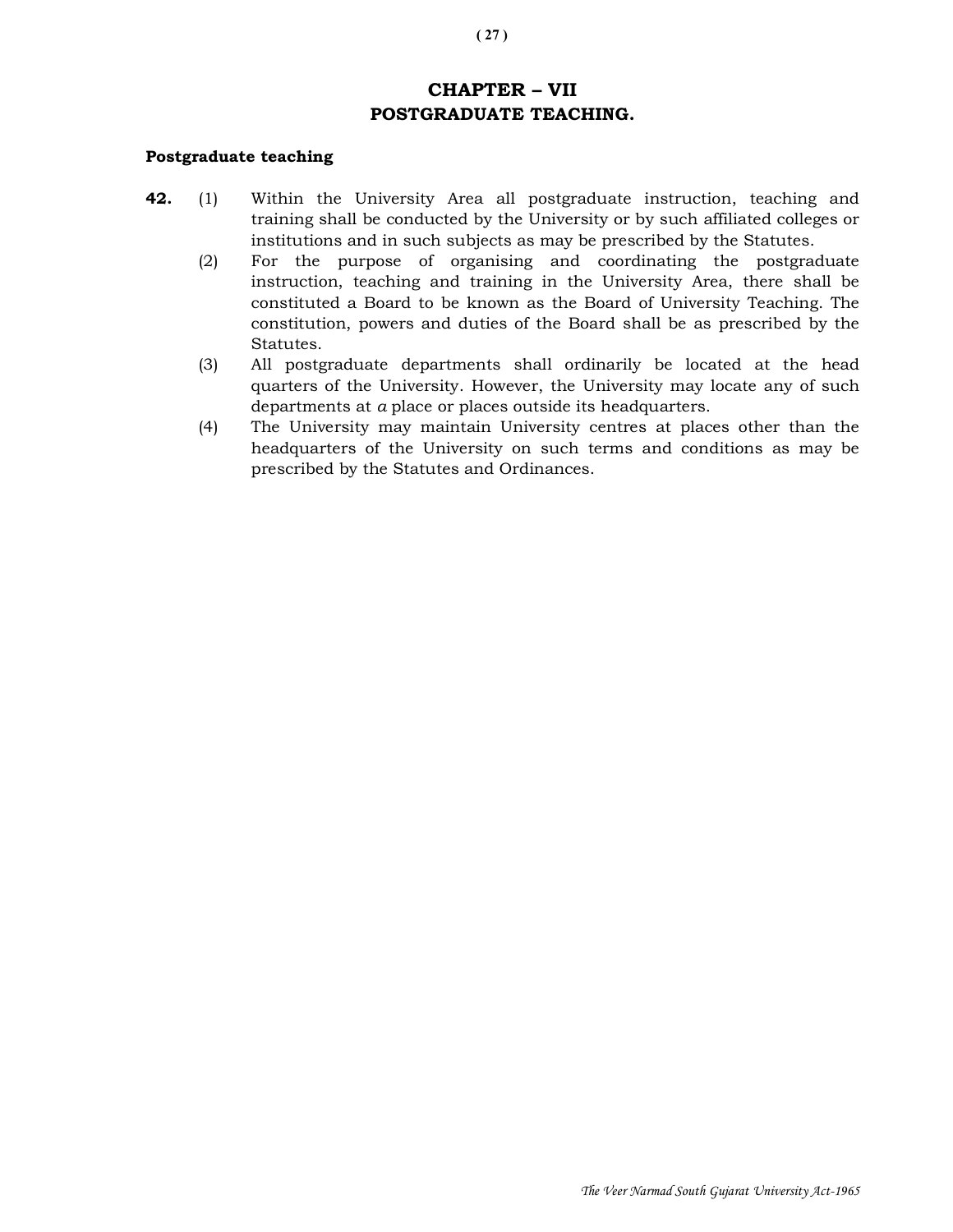# CHAPTER – VIII ENROLMENT AND DEGREES

## Qualifications for enrolment of students of the University

- 43.<sup>15</sup> No student shall be enrolled as a student of the University unless he has passed—
	- (i) the Secondary School Certificate Examination in the eleventh standard or the Higher Secondary School Certificate Examination conducted by the Secondary School Certificate Examination Board in such subjects and with such .students of attainment as may be prescribed by the Statutes, or
	- (ii) the Entrance Examination, if any, which may be instituted by the University with the consent of the State Government, and held in such subjects and in such manner as may be prescribed by the Statutes, or
	- (iii) any other examination prescribed as equivalent to the examinations referred to in clauses (i) and (ii), and possess such further qualifications, if any, as may be prescribed by the Statutes.

 Provided that a student who has passed Secondary School Certificate Examination in the tenth standard conducted by the Gujarat Secondary Education Board in such subjects and with such standards of attainment as may be prescribed by Statutes or any other examination prescribed as equivalent to the aforesaid examination may be enrolled as a student of the University for the purpose of such diploma courses as may be prescribed by Statutes.

**Explanation :** In this Section "Higher Secondary School Certificate Examination" means the examination of the students in the twelfth standard.

### Residence of students

**44.** Every student of the University shall reside in a hostel or under such conditions as may be prescribed by the Ordinances.

## Degrees, diplomas and other academic distinctions

45. The Senate may institute and confer such degrees, diplomas and other academic distinctions as may be prescribed by the Statutes.

### Honorary degree

**46.** If not less than two - thirds of the members of the Syndicate recommend that an honorary degree, or other academic distinction be conferred on any person on the ground that he is in their opinion, by reason of eminent position and attainments a fit and proper person to receive such degree or other academic distinction and where their recommendation is supported by a majority of not less than two thirds of the members of the Senate present at a meeting of the Senate, .such

 majority comprising not less than one-half of the members of the Senate, and the recommendation is confirmed by the Chancellor, the Senate may confer on such person the honorary degree or other academic distinction so recommended without requiring him to undergo any examination.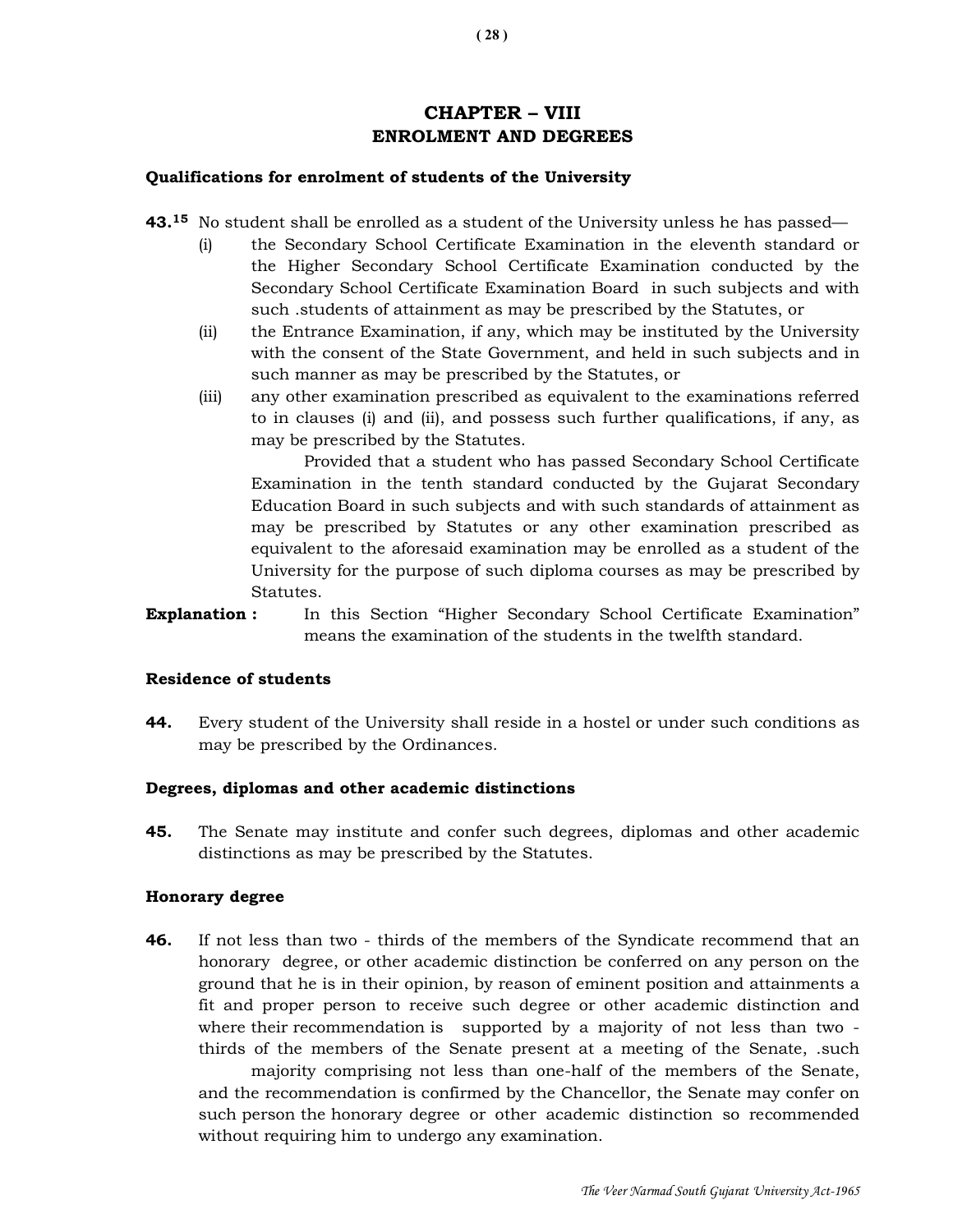## Removal from membership of University and withdrawal of degree or diploma

- 47. (1) The Chancellor may, on the recommendation of the Syndicate and of the Senate supported by a majority of not less than two-thirds of the members of each body present at its meeting, such majority comprising not less than one - half of the members of each body, remove the name of any person from the register of graduates or withdraw from any person a diploma or degree if he has been convicted by a court of law of any offence which in the opinion of the Syndicate and the Senate, is a serious offence involving moral turpitude or if he has been guilty of scandalous conduct.
	- (2) No action under this section shall be taken unless the person concerned is given an opportunity to be heard in his defense in the manner prescribed by the Statutes.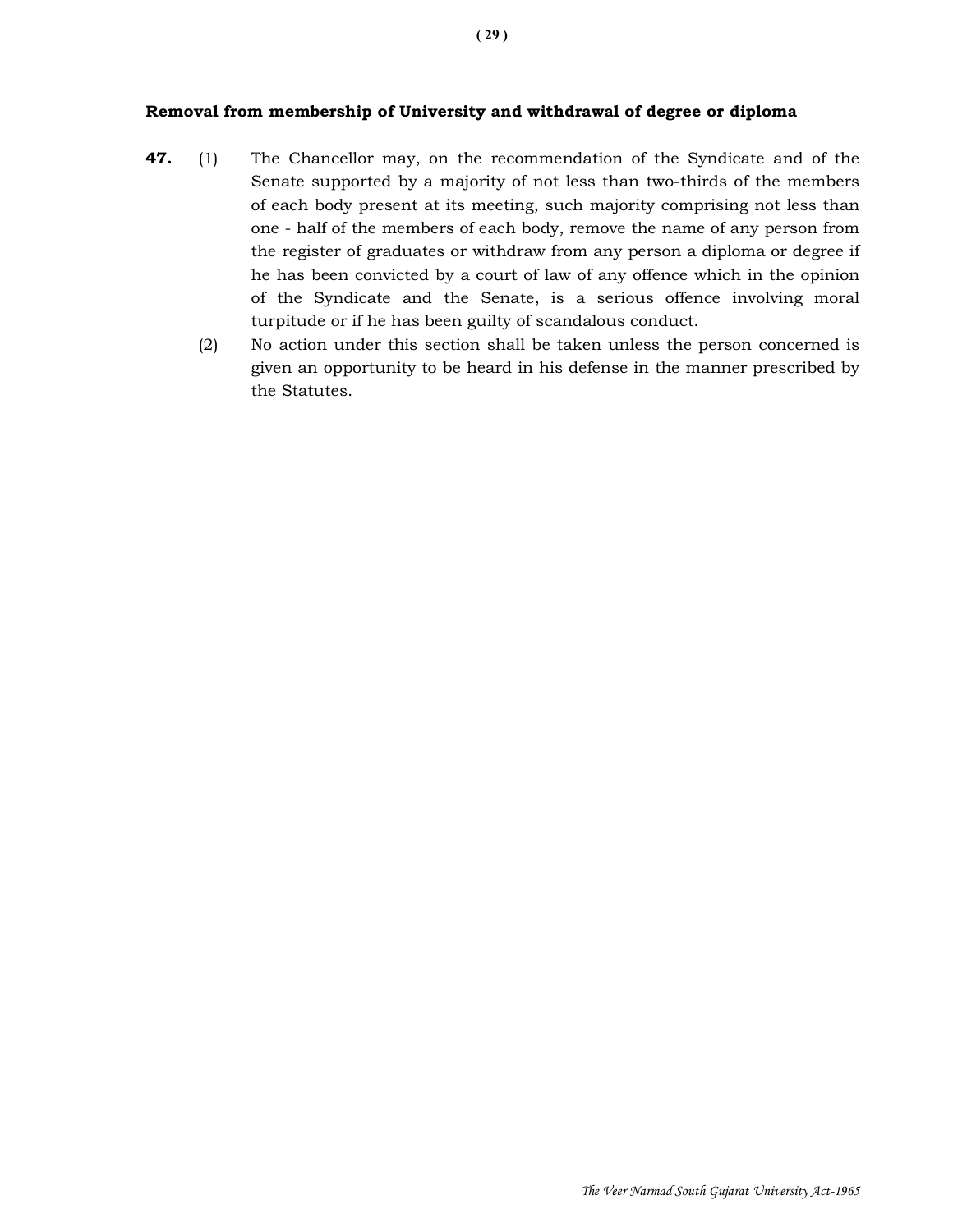# CHAPTER – IX COMMITTEES <sup>16</sup>

### Examiners' Committee

- 47 (A) <sup>17</sup>
	- (1) There shall be formed every year a Committee for each faculty, for the purpose of drawing up the list for appointments to University Examiners, consisting of —
		- (i) The Pro Vice Chancellor 3, Ex officio Chairman,
		- (ii) The Dean of the concerned Faculty;
		- (iii) The Chairman of the Board of Studies, and
		- (iv) Two members of the Board of Studies nominated by the Vice- Chancellor for the year.
	- (2) The list of Examiners prepared by the Committee shall be placed through the Academic Council before the Vice - Chancellor for his approval who may either approve or modify the same for reasons to be recorded in writing.
	- (3) The procedure to be followed by the Committee shall be such as may be prescribed by Statutes.
- **48.** All the authorities of the University shall have power to appoint committees. Such committees may include persons who are not members of the authority appointing the committee.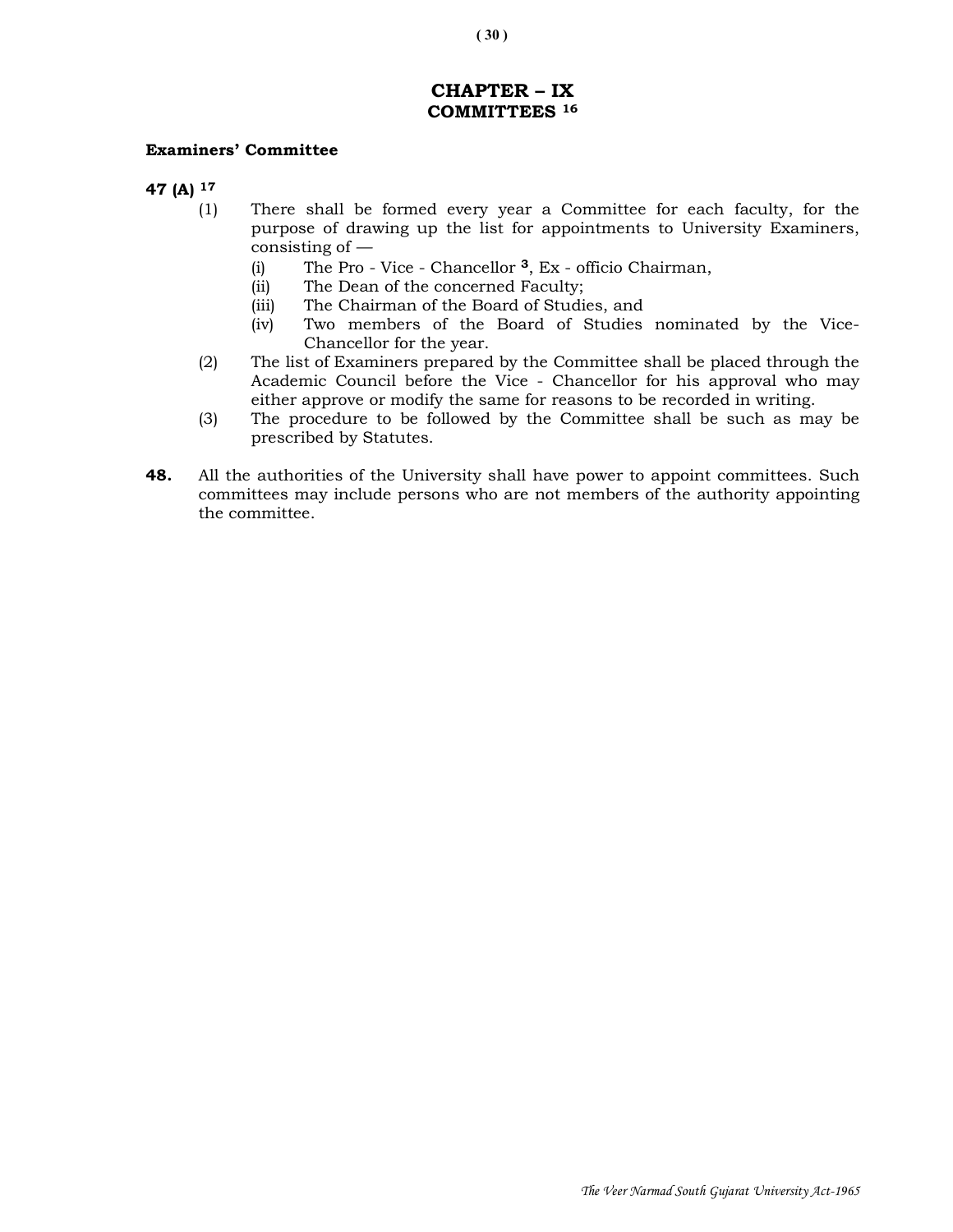# CHAPTER - X FINANCE

## University Fund

- **49.** (1) The University shall establish a fund to be called the University Fund
	- (2) The following shall form part of or be paid into, the University Fund:
		- (a) any contribution or grant by the State Government, the Union Government, or the University Grants Commission,
		- (b) the income of the University from all sources including income from fees and charges,
		- (c) bequests, donation, endowments and other grants, if any.
	- (3) The University Fund shall be kept in any scheduled bank as defined in the Reserve Bank of India Act, 1934, or in a co-operative bank approved by the State Government for the purpose or invested in securities authorised by the Indian Trusts Act, 1882, 1882, at the discretion of the Syndicate.

#### Annual accounts and financial estimates

- 50. (1) The annual accounts of the University shall be prepared under the direction of the Syndicate and shall be submitted to the State Government for audit.
	- (2) The Syndicate shall, after the accounts are audited, submit a copy thereof along with a copy of the audit report to the Senate and to the State Government.
	- (3) The Syndicate Shall also prepare, before such date as may be prescribed by the Statutes, the financial estimates for the ensuing year.
	- (4) The annual accounts and the financial estimates shall he considered by the Senate at its annual meeting and the Senate may pass resolutions with reference thereto and communicate the same to the Syndicate which shall take them into consideration and take such action thereon as it thinks fit, and finally adopt the accounts and financial estimates. The Syndicate shall inform the Senate at its next meeting of the action taken by it or of its reasons for taking no action.

### Annual Report

51. The annual report of the University shall be prepared under the direction of the Syndicate and shall be submitted to the Senate on or before such date as may be prescribed by the Statutes and shall be considered by the Senate at the annual meeting. The Senate may pass resolutions thereon and communicate the same to the Syndicate which may take such action as it thinks fit, and the Syndicate shall inform the Senate at its next meeting of the action taken by it or of its reasons for taking no action.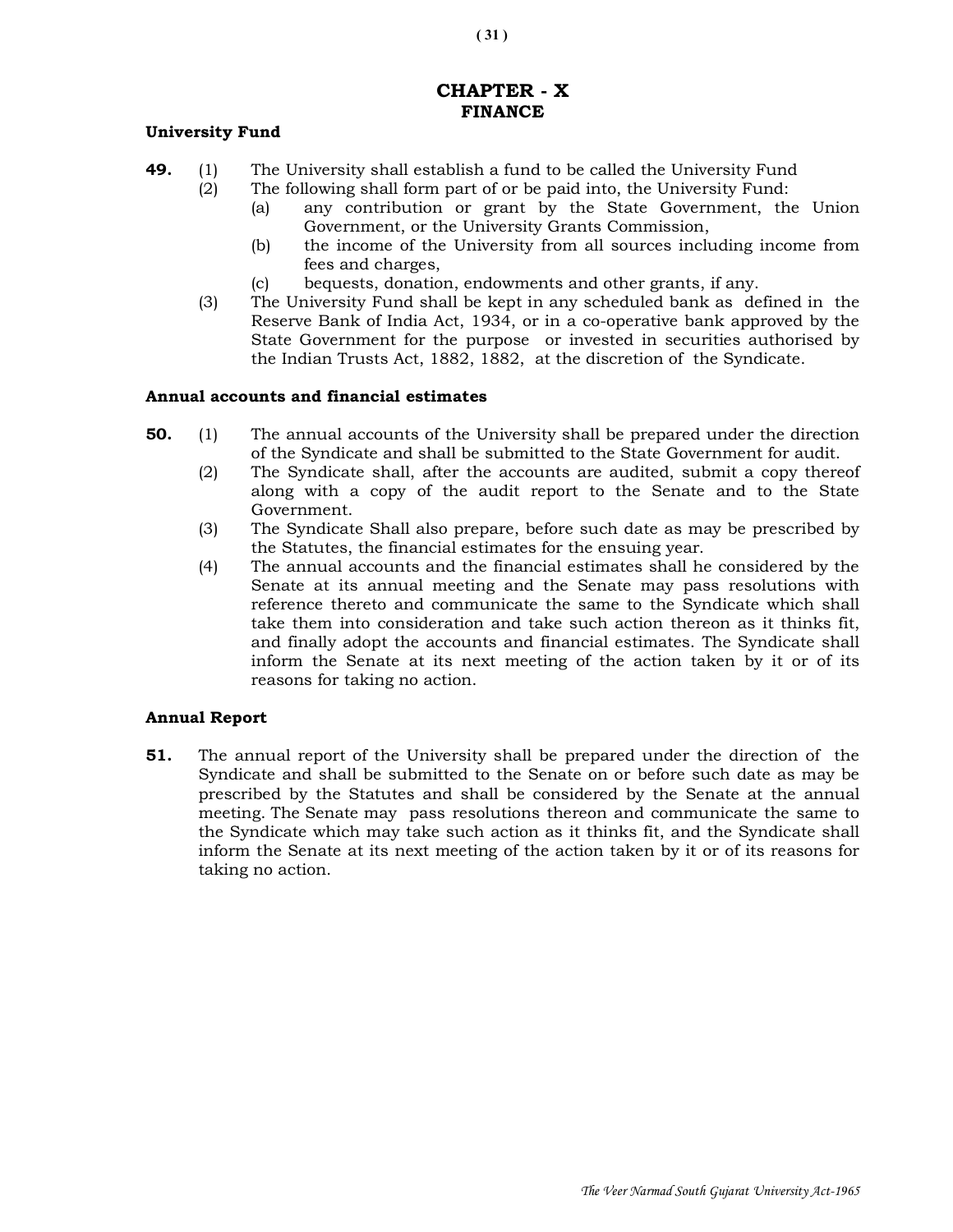# CHAPTER - XI SUPPLEMENTARY PROVISIONS

## Conditions of Service

52. Save as otherwise provided by or under this Act, every salaried officer and teacher of the University shall be appointed under a written contract. The contract shall be lodged with the Registrar of the University and a copy thereof shall be furnished to the officer or teacher concerned.

## Officers and Employees to be public Servants

- **52 (A)**<sup>18</sup> Every officer and employee of the University shall be deemed to be a public servant within the meaning of Section 21 of the Indian Penal Code.
- **Explanation:** For the purposes of this Section any person who is appointed by the University for a specified period or for a specified work of the University, or who receives any remuneration by way of compensatory allowance or fee for any work done from the University Fund shall be deemed to be an officer or employee of the University while he is performing, and in relation to the performance of, the duties and functions connected with such appointment or work.

## Tribunal of Arbitration

53. Deleted as per the Gujarat University Services Tribunal Act, 1983. X of 1940

### Pension, Insurance and provident fund

54. The University shall make adequate provisions for the benefit of its officers, teachers and other servants in such matters as insurance, pension, provident fund or other benefits as it may deem fit, in such manner and subject to such conditions as may be prescribed by the Statutes.

### Election to be by system of proportional representation

55. Every election to any authority of the University made under this Act shall be made according to the system of proportional representation by means of a single transferable vote by ballot in such manner as may be prescribed by the Statutes.

### Vacating of office

- 56. (1) Any member of any authority or body of the University may resign his office by letter addressed to the Vice-Chancellor through the Registrar and the resignation shall take effect on its acceptance by the Vice - Chancellor or on the expiry of thirty days from the date of receipt of the letter by the Vice- Chancellor whichever event occurs earlier.
	- (2) Any member of any authority or body of the University shall cease to be a member on his being convicted by a court of law of an offence, which in the opinion of the Syndicate, involves moral turpitude.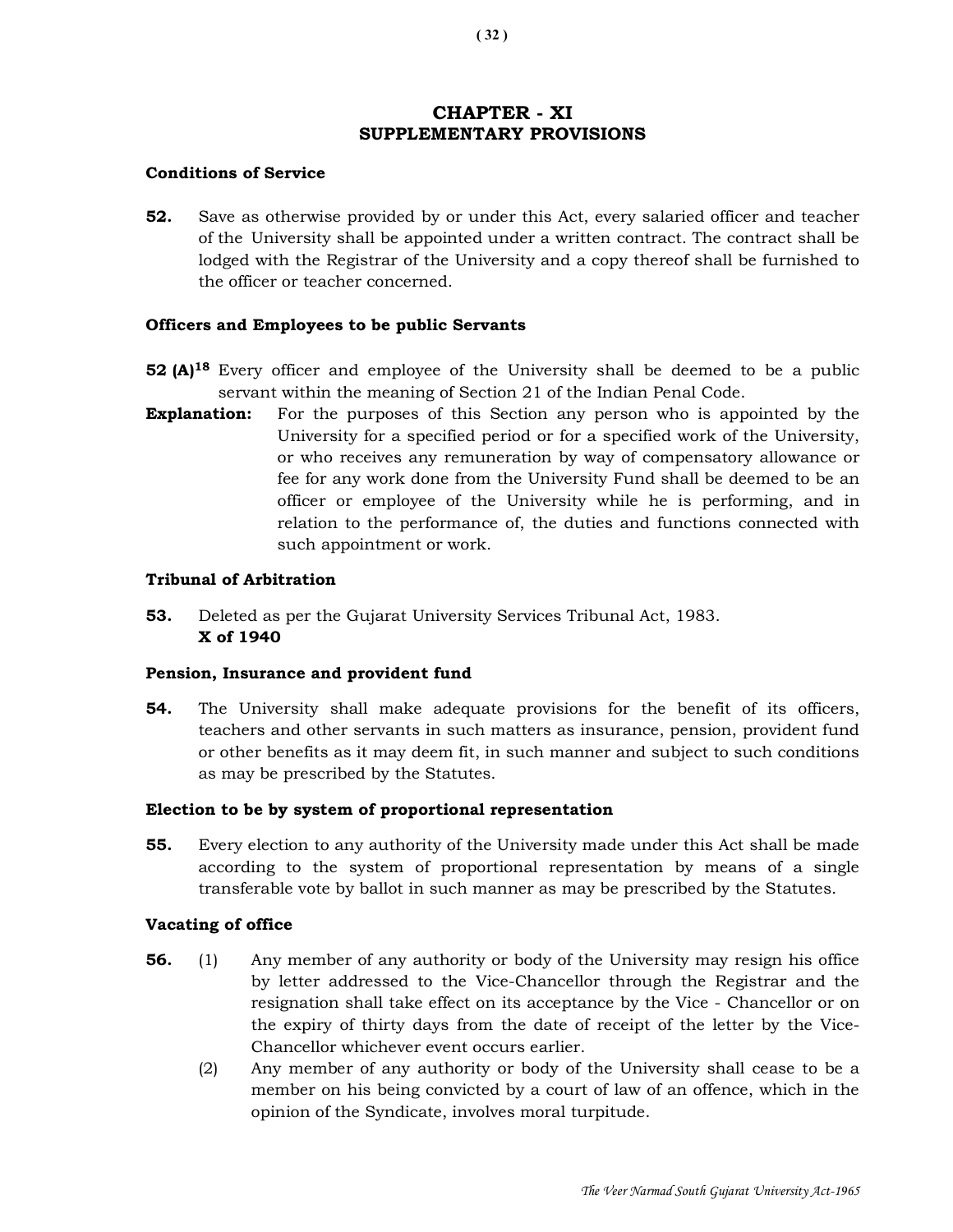### Filling of casual vacancies

**57.** When any vacancy occurs in the office of a member (other than an ex-officio member) of any authority or other body of the University before the expiry of the term of office of such member, the vacancy shall be filled up, as soon as conveniently may be, by the election, nomination, appointment or co-option, as the case may be, of a member who shall hold office so long only as the member in whose place he has been elected, nominated, appointed or  $\infty$ -opted, would have held it, if the vacancy had not occurred:

 Provided that, if the vacancy be of an elected member of the Senate and occurs within six months preceding the date on which the term of office of such member expires, the vacancy shall not be filled.

#### Proceedings not invalidated by vacancies

58. No act or proceeding of any authority or other body of the University shall be invalidated merely by reason of any vacancy in its membership.

#### Disputes as to constitution of University, authority of body

- **59.**<sup>19</sup> Where any question arises as to  $-$ 
	- (1) The interpretation of any provision of this Act. or of any Statute, Ordinance, Regulation or Rule, or
	- (2) Whether a person has been duly elected or appointed as, or is entitled to be or ceases to be entitled to be, a member of any authority or other body of the University.
		- (a) it may be referred to the State Government if it relates to a matter specified in clause (1), and
		- (b) it shall be referred to the State Government if  $-$ 
			- (i) it relates to a matter specified in clause (2) or
			- (ii) if twenty members of the Senate so require irrespective of whether it relates to a matter specified in clause (1), or clause (2), and the State Government shall after making such inquiry as it deems fit (including giving an opportunity of being heard where necessary) decide the question and its decision shall be final.

## Protection of acts and orders

- 60. All acts and orders in good faith done and passed by the University or any of its authorities, bodies or officers shall be final and no suit shall be instituted against or damage claimed from the University or its authorities, bodies or officers for anything purporting to be done in pursuance of this Act and the Statutes, Ordinances, Regulations and Rules there under.
	- (A) <sup>20</sup> (1) As from the commencement of the Gujarat University Laws (Second Amendment) Act, 2003 (hereinafter referred to as "the said Act") any reference in any existing law or instrument or document -
		- (a) to the expression "the South Gujarat University Act 1965" shall be construed as if were a reference to "the Veer Narmad South Gujarat University<sup>1</sup> Act 1965" and
		- (b) to the expression "the South Gujarat University" shall be construed as if it were a reference to "the Veer Narmad South Gujarat University 1".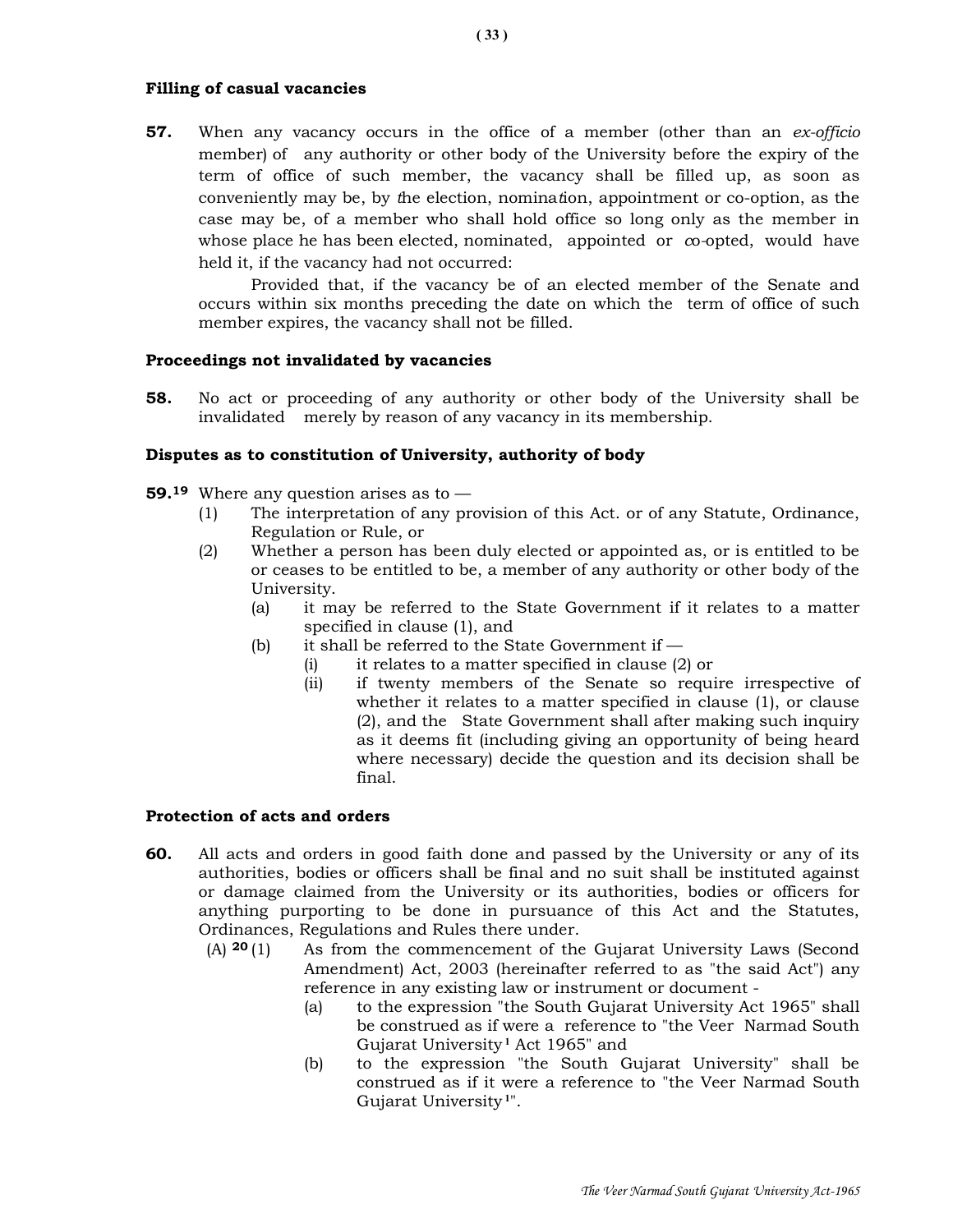- (2) Any act done by, or any suit or other proceeding filed by or against the South Gujarat University before the commencement of the said Act shall be deemed to have been done for as the case may be, filed by or against the Veer Narmad South Gujarat University<sup>1</sup>.
- **EXPLANATION:** For the purpose of this section "existing Law" means any enactment of a Legislature of any other competent authority in relation to matters specified in Lists II and III in the Seventh Schedule to the Constitution of India as in force in any part of the State of Gujarat immediately before the commencement of the Act and includes any statute, ordinance, rule, bye-law, regulation, order, notification, scheme from or other instrument having the force of law made, prescribed or issued under any such enactment."
	- (B)21 (1) As from the commencement of the Vir Narmad South Gujarat University (Amendment) Act, 2012 (hereinafter referred to as "the said Act"), any reference in any existing law or instrument or document -
		- (a) to the expression "the Vir Narmad South Gujarat University Act 1965" shall be construed as if it were a reference to "the Veer Narmad South Gujarat University<sup>1</sup> Act 1965", and
		- (b) to the expression " The Vir Narmad South Gujarat University" shall be construed as if it were a reference to "Veer Narmad South Gujarat University<sup>1"</sup>.
		- (2) Any act done by, or any suit or other proceeding filed by or against the Vir Narmad South Gujarat University before the commencement of the said Act shall be deemed to have been done or, as the case may be, filed by or against the Veer Narmad South Gujarat University<sup>1</sup>.
- **EXPLANATION:** For the purpose of this section "existing Law" means any enactment of a Legislature of any other competent authority in relation to matters specified in List II and List III in the Seventh Schedule to the Constitution of India as in force in any part of the State of Gujarat immediately before the commencement of the said Act and includes any statute, ordinance, rule, bye-law, regulation, order, notification, scheme from or other instrument having the force of law made, prescribed or issued under any such enactment."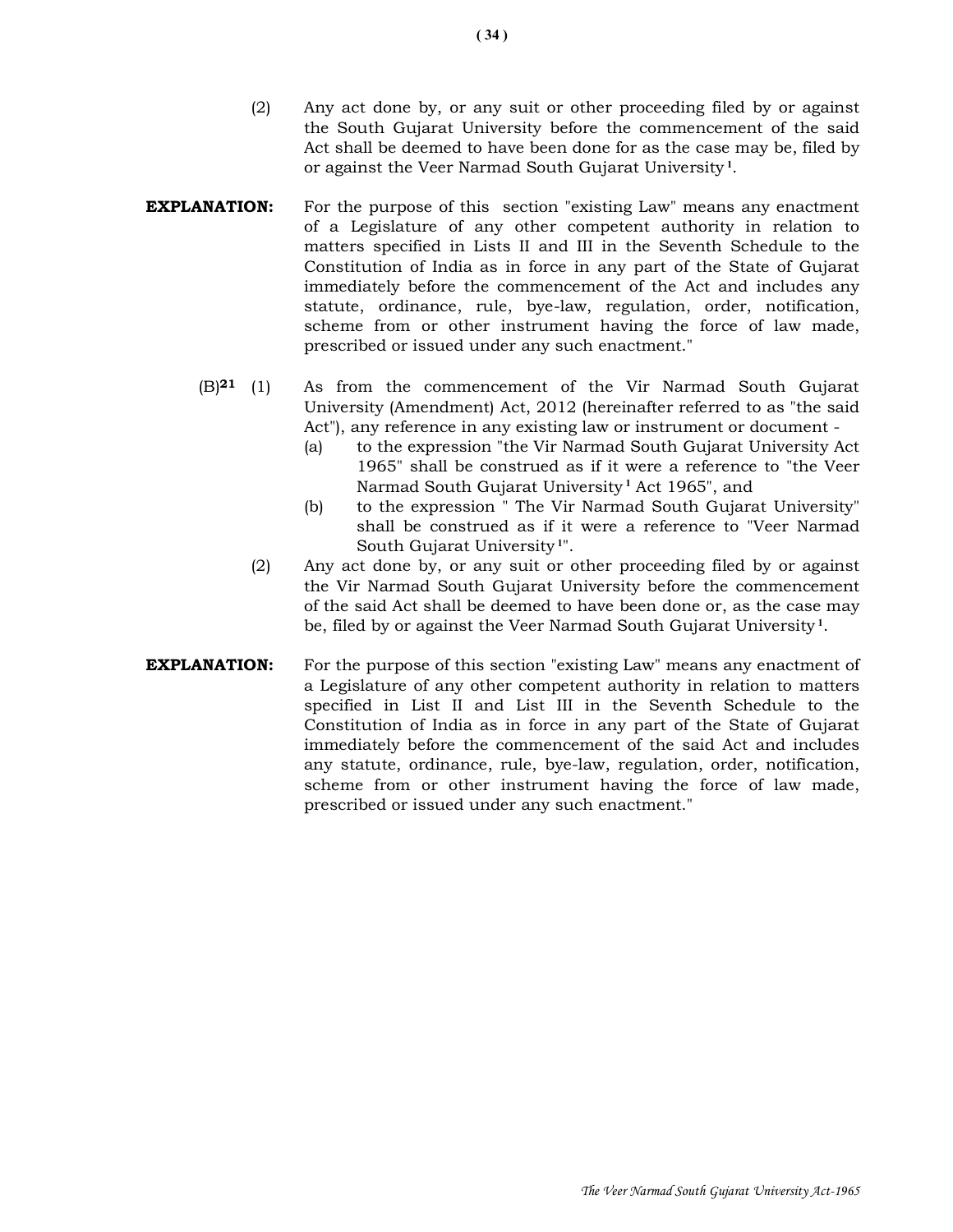## CHAPTER - XII TRANSITORY PROVISIONS

#### Completion of courses of students in colleges affiliated to the Gujarat University

61. Notwithstanding anything contained in this Act, or the Statutes, Ordinances and Regulations made thereunder, any student of a college situate within the University Area and affiliated to the Gujarat University who immediately before the date on which section 5 came into force was studying or was eligible for any examination of the Gujarat University shall be permitted to complete his course in preparation therefor, and the University shall provide for such period and in such manner as may he prescribed by the Statutes for the instruction, teaching, training and examination of such students in accordance with the courses of studies of the Gujarat University.

#### Appointment of first Vice – Chancellor

62. Notwithstanding anything contained in section 10, the first Vice-Chancellor shall be appointed by the State Government as soon as practicable after the passing of this Act for a period not exceeding three years and on such terms and conditions as the State Government thinks fit.

#### Appointment of first Pro - Vice - Chancellor <sup>3</sup>

63. Notwithstanding anything contained in section 12, the State Government shall appoint the first Pro - Vice - Chancellor 3 for a period not exceeding three years and on such terms and conditions as the Stale Government thinks fit.

#### Appointment of first Registrar

64. Notwithstanding anything contained in section 13, the first Registrar shall be appointed by the State Government as soon as practicable after the passing of this Act for a period not exceeding four years and on such conditions as the State Government thinks fit.

### Transitory powers of first Vice – Chancellor

- 65. (1) It shall be the duty of the first Vice Chancellor
	- (a) to give recognition to institutions, if any, as far as possible consistently with the provisions of section 36, and
	- (b) to make arrangements for constituting the Senate, the Syndicate, the Academic Council and other authorities of the University, within six months after the date of his appointment or such longer period not exceeding one year as the State Government may, by notification in the Official Gazette, direct.
	- (2) The first Vice Chancellor shall, with the assistance of the Advisory Committee consisting of not more than fifteen members nominated by the State Government, —
		- (a) Subject to the provisions of this Act and the approval of the Chancellor-
			- (i) make provisional Statutes necessary for constituting the aforesaid authorities and regulating the procedure at their meetings and the transaction of their business;
			- (ii) draw up any rules that may be necessary for regulating the method of election to the aforesaid authorities.
		- (b) frame the first Statutes, Ordinances and Regulations under this Act and submit them for confirmation to the respective authorities when they commence to exercise their function.
	- (3) The authorities constituted under sub-section (1) shall commence to exercise their functions on such date or dates as the State Government may, by notification in the Official Gazette, direct.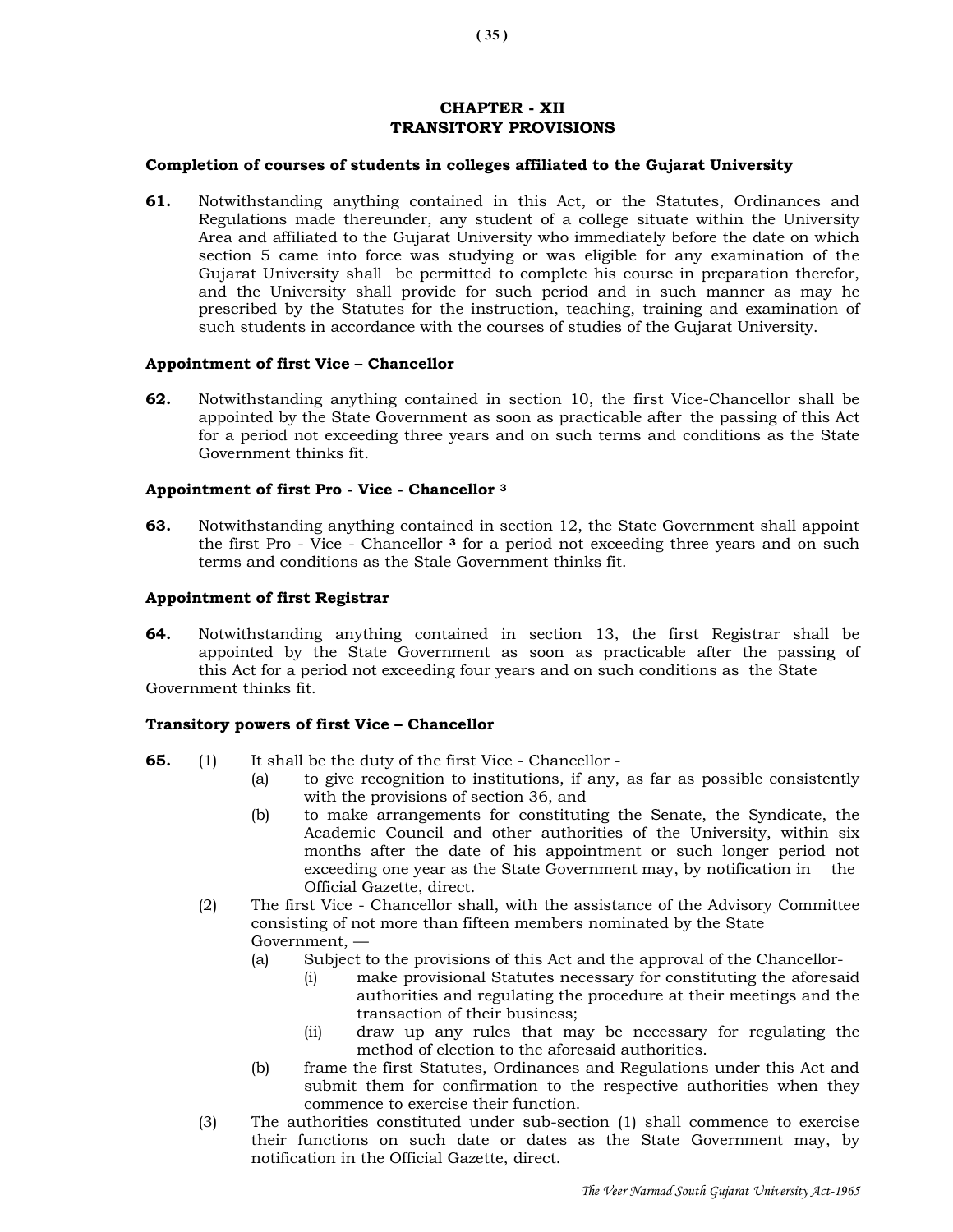(4) The Statutes, Ordinances and Regulations framed by the first Vice-Chancellor shall, when confirmed by the respective authorities, be published in the Official Gazette.

### First appointment of the officers and teachers of the University

- 66. (1) At any time after the passing of this Act until such time as the authorities of the University shall commence to exercise their functions —
	- (a) any officer of the University may be appointed by the Vice-Chancellor with the previous sanction or the Chancellor.
	- (b) teachers of the University may be appointed by the Chancellor after considering the recommendations of an Advisory Committee consisting of the Vice-Chancellor, the Director of Education and such other person or persons, if any, as the Chancellor thinks fit to associate with them.
	- (2) Any appointment made under sub section (1) shall be for such period not exceeding four years and on such conditions as the appointing authority thinks fit:

 Provided that no such appointment shall be made until financial provision has been made therefor.

## Extraordinary powers of the first Vice – Chancellor

- 67. The Vice-Chancellor appointed under section 62 shall have powers until the Syndicate commences to exercise its function —
	- (a) with the previous approval of the Chancellor to make additional statutes to provide for any matter not provided for by the first Statutes,
	- (b) to constitute provisional authorities and bodies and on their recommendations to make rules providing for the conduct of the work of the University,
	- (c) subject to the control of the State Government to make such financial arrangements as may be necessary to enable this Act or any part thereof to be brought into force,
	- (d) with the sanction of the Chancellor to make for a period not exceeding four years such appointments as may be necessary to enable this Act or any part thereof to be brought into force;
	- (e) to appoint any committee as he may think fit, to discharge such of his functions as he may direct, and
	- (f) generally to exercise all or any of the powers conferred on the Syndicate by or under the provisions of this Act.

### Removal by State Government difficulties of at the commencement of the Act

68. If any difficulty arises as to the first constitution or reconstitution of any authority of the University after the coming into force of this Act or otherwise in first giving effect to the provisions of this Act, the State Government, as occasion may require, may by order do anything which appears to it necessary for the purpose of removing the difficulty.

### Amendment of Bom. L. of 1949:

69. In the Gujarat University Act, 1949, in Schedule, the entries as serial numbers 4 and 5 shall be deleted.

## L. of 1949

## SCHEDULE [See Section 2 (16)]

- 
- 1. Surat District. 3. Broach District.
- 2. Bulsar District, 4. Dangs District.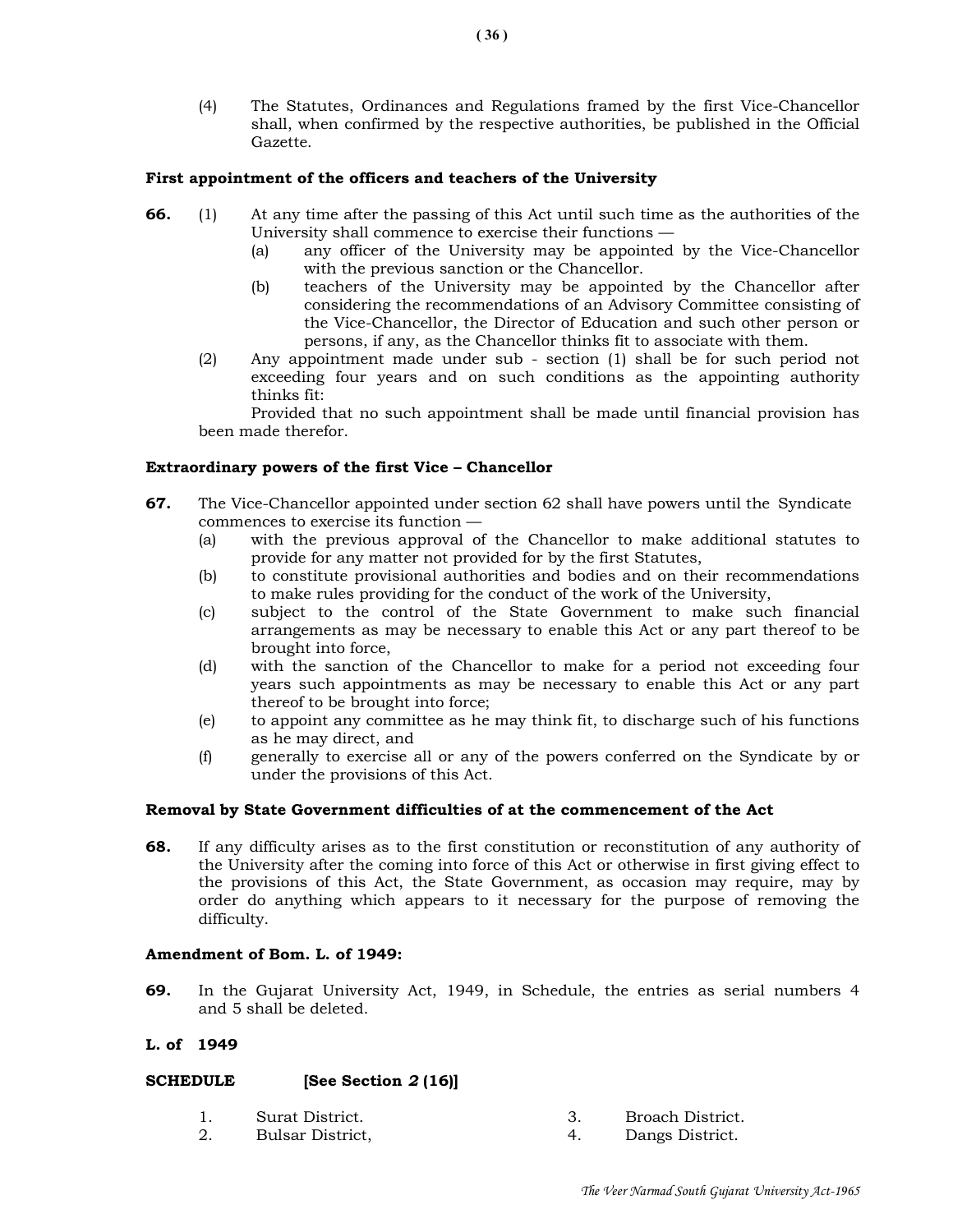## END NOTE:

 $\overline{a}$ 

- 1. "Veer Narmad South Gujarat University" words were substituted for the words "Vir Narmad South Gujarat University" by vide Gujarat Government Gazette VOL LIII, on the 15<sup>th</sup> March, 2012.
- 2. In section 2 clause (3) for the words "Leading to a degree" the words" leading to a diploma or degree" shall be substituted vide Gujarat Government Gazette VOL [XXXV] on the 21 February 1994.
- 3 The words "Rector" the words "Pro-Vice-Chancellor" shall be substituted vide Gujarat Government Gazette Vol [XXIII] on the 24 February 1982
- 4 In the Principal Act after Section 8 the 8 A new section shall be inserted, vide Gujarat Government Gazette Vol [XLIV] on the 26 June 2003.
- 5 In section 10 sub section 5 for the words "determined by the State Government" the words "prescribed by the Statutes" shall be substituted vide Gujarat Government Gazette Vol [XXIII] on the 24 February 1982.
- 6 In section 11 sub section (4a) for the words "thereafter report his action" the words "thereafter furnish information regarding his action" shall be substituted vide Gujarat Government Gazette Vol [XXIII] on the 24 February 1982.
- 7 In section 11 sub section 5 (a) newly inserted vide Gujarat Government Gazette Vol [XXIII] on the 24 February 1982.
- 8 In section (12) Heading and sub section (1) to (6) modified, vide Gujarat Government Gazette Vol [XXIII] on the 24 February 1982.
- 9 In section 16(1) under the heading "Class I Ex Officio Members" in Paragraph (A) for clause (iii) the words "Ex Vice Chancellors of the University residing in the State, vide Gujarat Government Gazette Vol [XLIV] on the 26 June 2003.
- 10 In section (16) (1) (B) sub section (II) to (IV) modified, vide Gujarat Government Gazette Vol [XXIII] on the 24 February 1982.
- 11 In section (19) (1) sub section (ii) to (iii/b) modified, vide Gujarat Government Gazette Vol [XXIII] on the 24 February 1982.
- 12 Statute (19) (1) sub section (ix) inserted, vide Gujarat Government Gazette Vol [XXIII] on the 24 February 1982.
- 13 In section 20 sub section (I) clause (xxiv) the words "to appoint examiners to fix their remuneration" the words "to fox remuneration of examiners" shall be substituted vide Gujarat Government Gazette Vol [XXIII] on the 24 February 1982.
- 14 In section (20) sub section 3 (a) inserted, vide Gujarat Government Gazette Vol [XXIII] on the 24 February 1982.
- 15 In section 43 amended by Gujarat Secondary Education (Amendment) Act 1978, Noted by the Syndicate on its Meeting dt.21-6-78 Res. No. 63 and Senate on its Sp. meeting 21/22-1-1979 Res. No. 6.